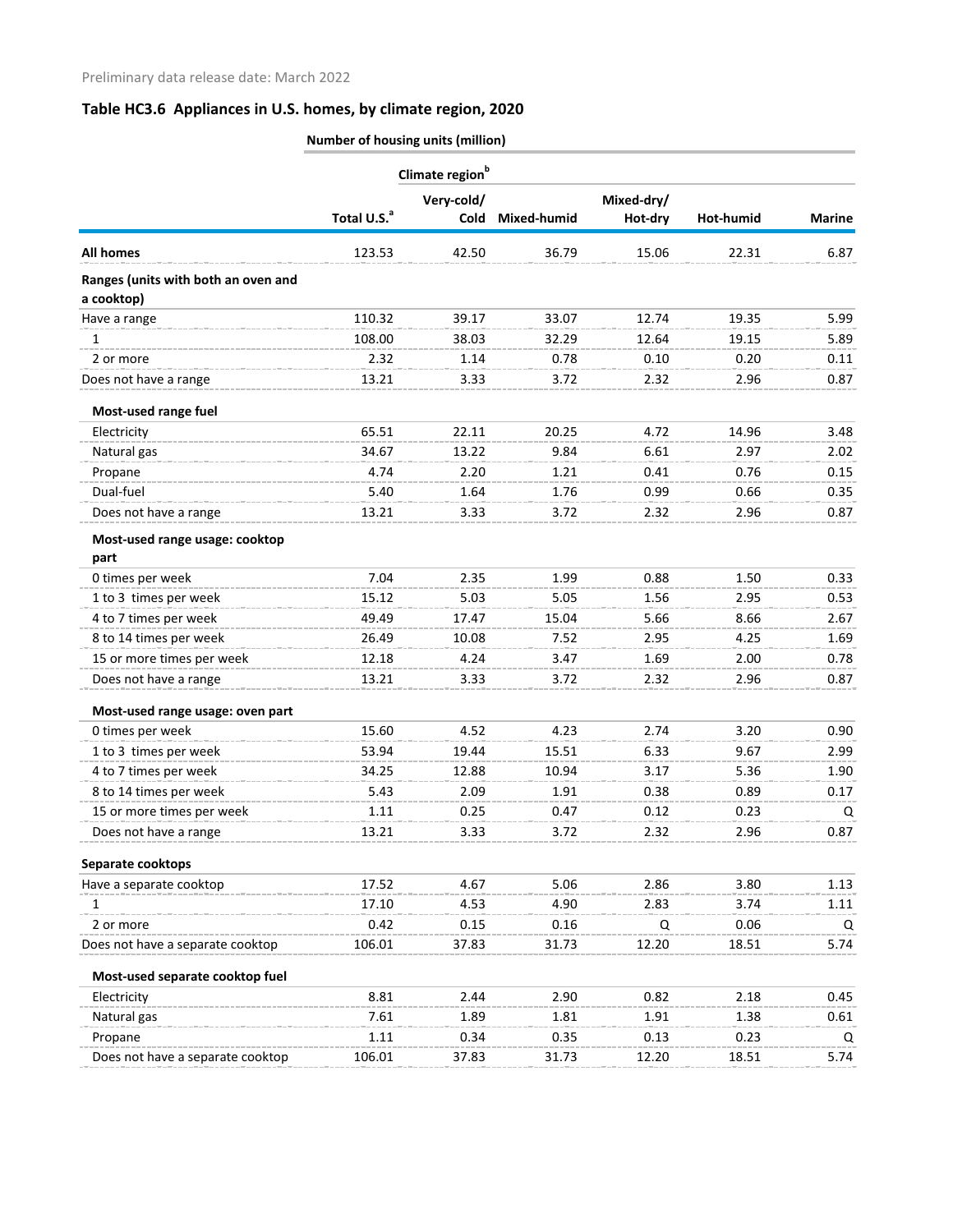|                                       | Number of housing units (million) |                             |             |                       |           |               |  |
|---------------------------------------|-----------------------------------|-----------------------------|-------------|-----------------------|-----------|---------------|--|
|                                       |                                   | Climate region <sup>b</sup> |             |                       |           |               |  |
|                                       | Total U.S. <sup>a</sup>           | Very-cold/<br><b>Cold</b>   | Mixed-humid | Mixed-dry/<br>Hot-dry | Hot-humid | <b>Marine</b> |  |
| <b>All homes</b>                      | 123.53                            | 42.50                       | 36.79       | 15.06                 | 22.31     | 6.87          |  |
| Most-used separate cooktop usage      |                                   |                             |             |                       |           |               |  |
| 0 times per week                      | 1.24                              | 0.38                        | 0.37        | 0.18                  | 0.24      | Q             |  |
| 1 to 3 times per week                 | 1.94                              | 0.40                        | 0.69        | 0.36                  | 0.43      | 0.08          |  |
| 4 to 7 times per week                 | 7.75                              | 2.07                        | 2.09        | 1.32                  | 1.74      | 0.54          |  |
| 8 to 14 times per week                | 4.34                              | 1.24                        | 1.24        | 0.67                  | 0.89      | 0.30          |  |
| 15 or more times per week             | 2.25                              | 0.58                        | 0.68        | 0.34                  | 0.51      | 0.15          |  |
| Does not have a separate cooktop      | 106.01                            | 37.83                       | 31.73       | 12.20                 | 18.51     | 5.74          |  |
| Separate wall ovens                   |                                   |                             |             |                       |           |               |  |
| Have a separate wall oven             | 19.40                             | 5.10                        | 5.45        | 3.12                  | 4.40      | 1.33          |  |
| 1                                     | 14.74                             | 3.70                        | 4.19        | 2.30                  | 3.53      | 1.02          |  |
| 2 or more                             | 4.66                              | 1.40                        | 1.26        | 0.81                  | 0.87      | 0.31          |  |
| Does not have a separate wall oven    | 104.13                            | 37.40                       | 31.34       | 11.94                 | 17.91     | 5.54          |  |
| Most-used separate wall oven fuel     |                                   |                             |             |                       |           |               |  |
| Electricity                           | 16.41                             | 4.29                        | 4.76        | 2.25                  | 3.99      | 1.12          |  |
| Natural gas                           | 2.84                              | 0.76                        | 0.64        | 0.84                  | 0.39      | 0.20          |  |
| Propane                               | 0.15                              | 0.05                        | Q           | Q                     | Q         | $\mathsf{N}$  |  |
| Does not have a separate wall oven    | 104.13                            | 37.40                       | 31.34       | 11.94                 | 17.91     | 5.54          |  |
| Most-used separate wall oven<br>usage |                                   |                             |             |                       |           |               |  |
| 0 times per week                      | 2.05                              | 0.62                        | 0.45        | 0.37                  | 0.49      | 0.11          |  |
| 1 to 3 times per week                 | 8.50                              | 2.04                        | 2.22        | 1.54                  | 2.06      | 0.64          |  |
| 4 to 7 times per week                 | 6.92                              | 1.96                        | 2.04        | 1.02                  | 1.42      | 0.48          |  |
| 8 to 14 times per week                | 1.59                              | 0.40                        | 0.61        | 0.18                  | 0.32      | 0.08          |  |
| 15 or more times per week             | 0.35                              | 0.09                        | 0.13        | Q                     | 0.10      | Q             |  |
| Does not have a separate wall oven    | 104.13                            | 37.40                       | 31.34       | 11.94                 | 17.91     | 5.54          |  |
| Frequency of hot meals cooked         |                                   |                             |             |                       |           |               |  |
| No hot meals cooked                   | 0.92                              | 0.25                        | 0.26        | 0.16                  | 0.18      | 0.08          |  |
| Less than once a week                 | 2.47                              | 0.65                        | 0.72        | 0.33                  | 0.65      | 0.11          |  |
| About once a week                     | 2.58                              | 0.72                        | 0.83        | 0.33                  | 0.62      | 0.08          |  |
| A few times each week                 | 19.65                             | 5.94                        | 6.74        | 2.22                  | 4.06      | 0.69          |  |
| Once a day                            | 30.23                             | 11.43                       | 8.60        | 3.47                  | 5.21      | 1.51          |  |
| 2 times a day                         | 44.71                             | 15.73                       | 13.05       | 5.29                  | 7.66      | 2.98          |  |
| 3 or more times a day                 | 22.98                             | 7.79                        | 6.60        | 3.25                  | 3.93      | 1.41          |  |
| <b>Microwave ovens</b>                |                                   |                             |             |                       |           |               |  |
| Have a microwave oven                 | 118.65                            | 40.92                       | 35.29       | 14.38                 | 21.64     | 6.42          |  |
| 1                                     | 113.18                            | 38.78                       | 33.65       | 13.79                 | 20.81     | 6.15          |  |
| 2 or more                             | 5.47                              | 2.14                        | 1.64        | 0.60                  | 0.82      | 0.27          |  |
| Does not have a microwave oven        | 4.88                              | 1.58                        | 1.50        | 0.67                  | 0.67      | 0.44          |  |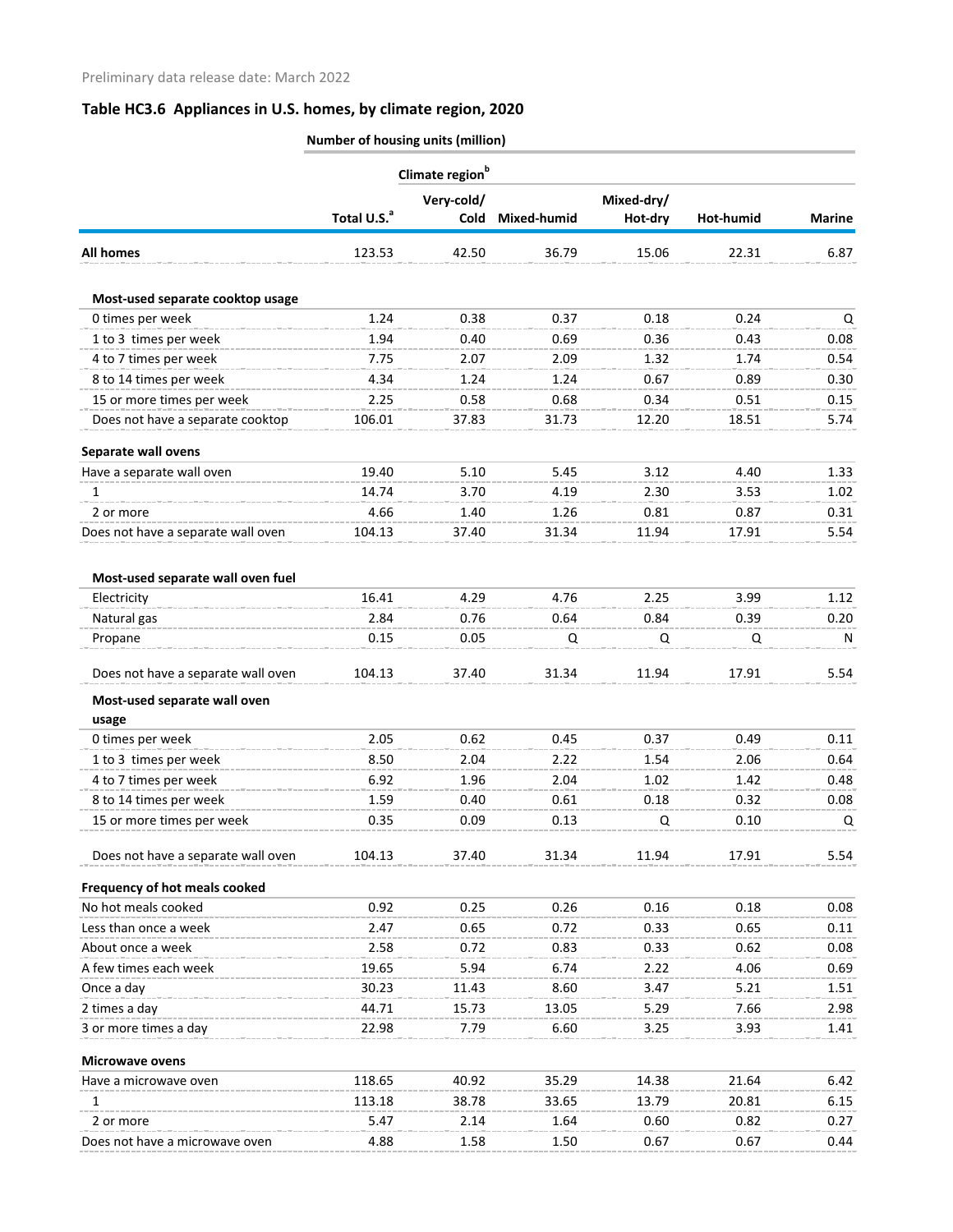|                                                 | Climate region <sup>b</sup> |            |             |            |           |               |  |  |
|-------------------------------------------------|-----------------------------|------------|-------------|------------|-----------|---------------|--|--|
|                                                 |                             | Very-cold/ |             | Mixed-dry/ |           |               |  |  |
|                                                 | Total U.S. <sup>a</sup>     | Cold       | Mixed-humid | Hot-dry    | Hot-humid | <b>Marine</b> |  |  |
| <b>All homes</b>                                | 123.53                      | 42.50      | 36.79       | 15.06      | 22.31     | 6.87          |  |  |
| Microwave oven usage                            |                             |            |             |            |           |               |  |  |
| 0 times per week                                | 1.41                        | 0.45       | 0.44        | 0.14       | 0.32      | Q             |  |  |
| 1 to 3 times per week                           | 9.05                        | 3.01       | 2.97        | 1.17       | 1.44      | 0.46          |  |  |
| 4 to 7 times per week                           | 38.95                       | 12.64      | 11.97       | 4.60       | 7.68      | 2.06          |  |  |
| 8 to 14 times per week                          | 31.10                       | 11.00      | 9.25        | 3.76       | 5.49      | 1.61          |  |  |
| 15 or more times per week                       | 38.14                       | 13.82      | 10.67       | 4.72       | 6.71      | 2.22          |  |  |
| Does not have a microwave oven                  | 4.88                        | 1.58       | 1.50        | 0.67       | 0.67      | 0.44          |  |  |
| <b>Outdoor grills and fuel</b>                  |                             |            |             |            |           |               |  |  |
| Use an outdoor grill                            | 69.52                       | 26.21      | 19.50       | 8.36       | 12.06     | 3.39          |  |  |
| Natural gas                                     | 4.75                        | 1.58       | 1.20        | 0.97       | 0.70      | 0.30          |  |  |
| Propane                                         | 42.05                       | 18.24      | 10.90       | 4.89       | 5.84      | 2.19          |  |  |
| Charcoal                                        | 22.72                       | 6.39       | 7.41        | 2.50       | 5.52      | 0.91          |  |  |
| Does not use an outdoor grill                   | 54.01                       | 16.29      | 17.29       | 6.70       | 10.25     | 3.47          |  |  |
| Small kitchen appliances used at                |                             |            |             |            |           |               |  |  |
| least once each week (more than                 |                             |            |             |            |           |               |  |  |
| one may apply)                                  |                             |            |             |            |           |               |  |  |
| Toaster                                         | 76.14                       | 29.25      | 20.87       | 9.04       | 12.87     | 4.11          |  |  |
| Toaster oven                                    | 34.26                       | 10.62      | 10.52       | 4.57       | 6.59      | 1.96          |  |  |
| Coffee maker                                    | 92.49                       | 32.89      | 26.97       | 10.93      | 17.01     | 4.68          |  |  |
| Slow cooker                                     | 34.21                       | 12.51      | 10.35       | 3.67       | 6.42      | 1.26          |  |  |
| Instant pot                                     | 19.86                       | 6.43       | 5.65        | 2.69       | 3.74      | 1.35          |  |  |
| Rice cooker                                     | 16.55                       | 4.01       | 3.99        | 3.24       | 3.68      | 1.63          |  |  |
| Blender or juicer                               | 37.67                       | 11.64      | 10.09       | 6.05       | 7.31      | 2.57          |  |  |
| Some other small kitchen appliance <sup>b</sup> | 14.90                       | 5.09       | 4.57        | 1.69       | 2.64      | 0.90          |  |  |
| <b>Refrigerators</b>                            |                             |            |             |            |           |               |  |  |
| Use a refrigerator                              | 122.86                      | 42.23      | 36.60       | 15.03      | 22.19     | 6.82          |  |  |
| 1                                               | 80.33                       | 26.91      | 24.19       | 10.02      | 14.60     | 4.61          |  |  |
| 2 or more                                       | 42.53                       | 15.32      | 12.41       | 5.01       | 7.59      | 2.21          |  |  |
| Does not use a refrigerator                     | 0.66                        | 0.28       | 0.20        | Q          | 0.12      | Q             |  |  |
| Most-used refrigerator size                     |                             |            |             |            |           |               |  |  |
| Half-size or compact                            | 1.16                        | 0.30       | 0.30        | 0.23       | 0.29      | Q             |  |  |
| Small (less than 17.6 cubic feet)               | 6.06                        | 2.10       | 1.86        | 0.80       | 0.92      | 0.38          |  |  |
| Medium (17.6 to 22.5 cubic feet)                | 57.01                       | 20.82      | 16.19       | 6.94       | 9.49      | 3.57          |  |  |
| Large (22.6 to 29.5 cubic feet)                 | 56.34                       | 18.31      | 17.53       | 6.71       | 11.02     | 2.77          |  |  |
| Very large (more than 29.5 cubic                |                             |            |             |            |           |               |  |  |
| feet)                                           | 2.30                        | 0.71       | 0.71        | 0.36       | 0.46      | 0.06          |  |  |
| Does not use a refrigerator                     | 0.66                        | 0.28       | 0.20        | Q          | 0.12      | Q             |  |  |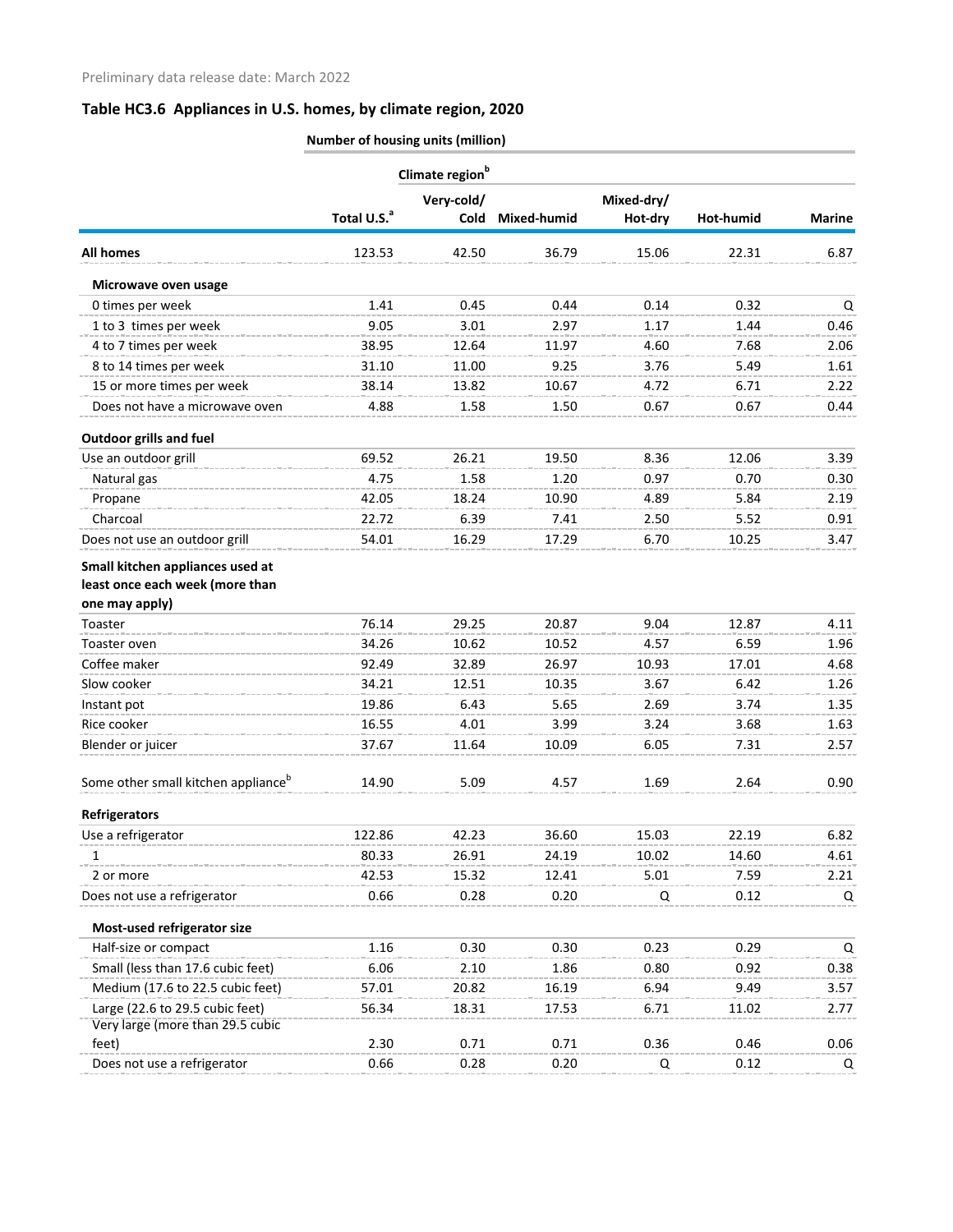|                                     |                         | Climate region <sup>b</sup> |             |         |           |               |
|-------------------------------------|-------------------------|-----------------------------|-------------|---------|-----------|---------------|
|                                     |                         | Very-cold/                  | Mixed-dry/  |         |           |               |
|                                     | Total U.S. <sup>a</sup> | Cold                        | Mixed-humid | Hot-dry | Hot-humid | <b>Marine</b> |
| <b>All homes</b>                    | 123.53                  | 42.50                       | 36.79       | 15.06   | 22.31     | 6.87          |
| Most-used refrigerator type         |                         |                             |             |         |           |               |
| Half-size/compact                   | 1.16                    | 0.30                        | 0.30        | 0.23    | 0.29      | Q             |
| 1 door                              | 11.66                   | 4.02                        | 3.90        | 1.25    | 1.84      | 0.64          |
| 2 doors, top freezer                | 42.06                   | 15.91                       | 12.47       | 4.81    | 6.43      | 2.44          |
| 2 doors, bottom freezer             | 26.49                   | 9.84                        | 7.27        | 2.97    | 4.65      | 1.76          |
| 2 doors, side-by-side               | 35.31                   | 10.15                       | 10.98       | 4.78    | 7.81      | 1.59          |
| 3 or more doors                     | 6.18                    | 2.01                        | 1.67        | 0.97    | 1.17      | 0.35          |
| Does not use a refrigerator         | 0.66                    | 0.28                        | 0.20        | Q       | 0.12      | Q             |
| Most-used refrigerator age          |                         |                             |             |         |           |               |
| Less than 2 years old               | 18.69                   | 6.13                        | 5.44        | 2.20    | 4.00      | 0.92          |
| 2 to 4 years old                    | 29.23                   | 9.40                        | 8.57        | 3.78    | 5.98      | 1.50          |
| 5 to 9 years old                    | 39.83                   | 13.54                       | 11.92       | 4.73    | 7.30      | 2.34          |
| 10 to 14 years old                  | 20.81                   | 7.62                        | 6.39        | 2.64    | 2.97      | 1.19          |
| 15 to 19 years old                  | 8.82                    | 3.27                        | 2.52        | 1.15    | 1.33      | 0.54          |
| 20 or more years old                | 5.49                    | 2.28                        | 1.77        | 0.53    | 0.59      | 0.32          |
| Does not use a refrigerator         | 0.66                    | 0.28                        | 0.20        | Q       | 0.12      | Q             |
| Most-used refrigerator through-the- |                         |                             |             |         |           |               |
| door ice service                    |                         |                             |             |         |           |               |
| Yes                                 | 48.15                   | 14.03                       | 14.51       | 6.22    | 11.16     | 2.24          |
| No.                                 | 74.72                   | 28.20                       | 22.09       | 8.82    | 11.03     | 4.58          |
| Does not use a refrigerator         | 0.66                    | 0.28                        | 0.20        | Q       | 0.12      | Q             |
| Second refrigerator                 |                         |                             |             |         |           |               |
| Use a second refrigerator           | 42.53                   | 15.32                       | 12.41       | 5.01    | 7.59      | 2.21          |
| Does not use a second refrigerator  | 80.99                   | 27.19                       | 24.38       | 10.05   | 14.72     | 4.65          |
| Second refrigerator size            |                         |                             |             |         |           |               |
| Half-size or compact                | 10.09                   | 3.92                        | 2.70        | 1.06    | 1.84      | 0.55          |
| Small (less than 17.6 cubic feet)   | 7.17                    | 2.73                        | 2.07        | 0.79    | 1.25      | 0.33          |
| Medium (17.6 to 22.5 cubic feet)    | 17.14                   | 6.22                        | 5.03        | 2.15    | 2.81      | 0.93          |
| Large (22.6 to 29.5 cubic feet)     | 7.86                    | 2.38                        | 2.54        | 0.94    | 1.61      | 0.40          |
| Very large (more than 29.5 cubic    |                         |                             |             |         |           |               |
| feet)                               | 0.27                    | 0.07                        | 0.06        | Q       | Q         | N             |
| Does not use a second refrigerator  | 80.99                   | 27.19                       | 24.38       | 10.05   | 14.72     | 4.65          |
| Second refrigerator type            |                         |                             |             |         |           |               |
| Half-size or compact                | 10.09                   | 3.92                        | 2.70        | 1.06    | 1.84      | 0.55          |
| 1 door                              | 7.51                    | 2.68                        | 2.25        | 0.79    | 1.41      | 0.38          |
| 2 doors, top freezer                | 15.53                   | 6.18                        | 4.54        | 1.86    | 2.15      | 0.80          |
| 2 doors, bottom freezer             | 2.08                    | 0.71                        | 0.62        | 0.26    | 0.36      | 0.13          |
| 2 doors, side-by-side               | 7.00                    | 1.74                        | 2.20        | 0.97    | 1.75      | 0.33          |
| 3 or more doors                     | 0.34                    | 0.08                        | 0.09        | Q       | 0.07      | Q             |
| Does not use a second refrigerator  | 80.99                   | 27.19                       | 24.38       | 10.05   | 14.72     | 4.65          |
|                                     |                         |                             |             |         |           |               |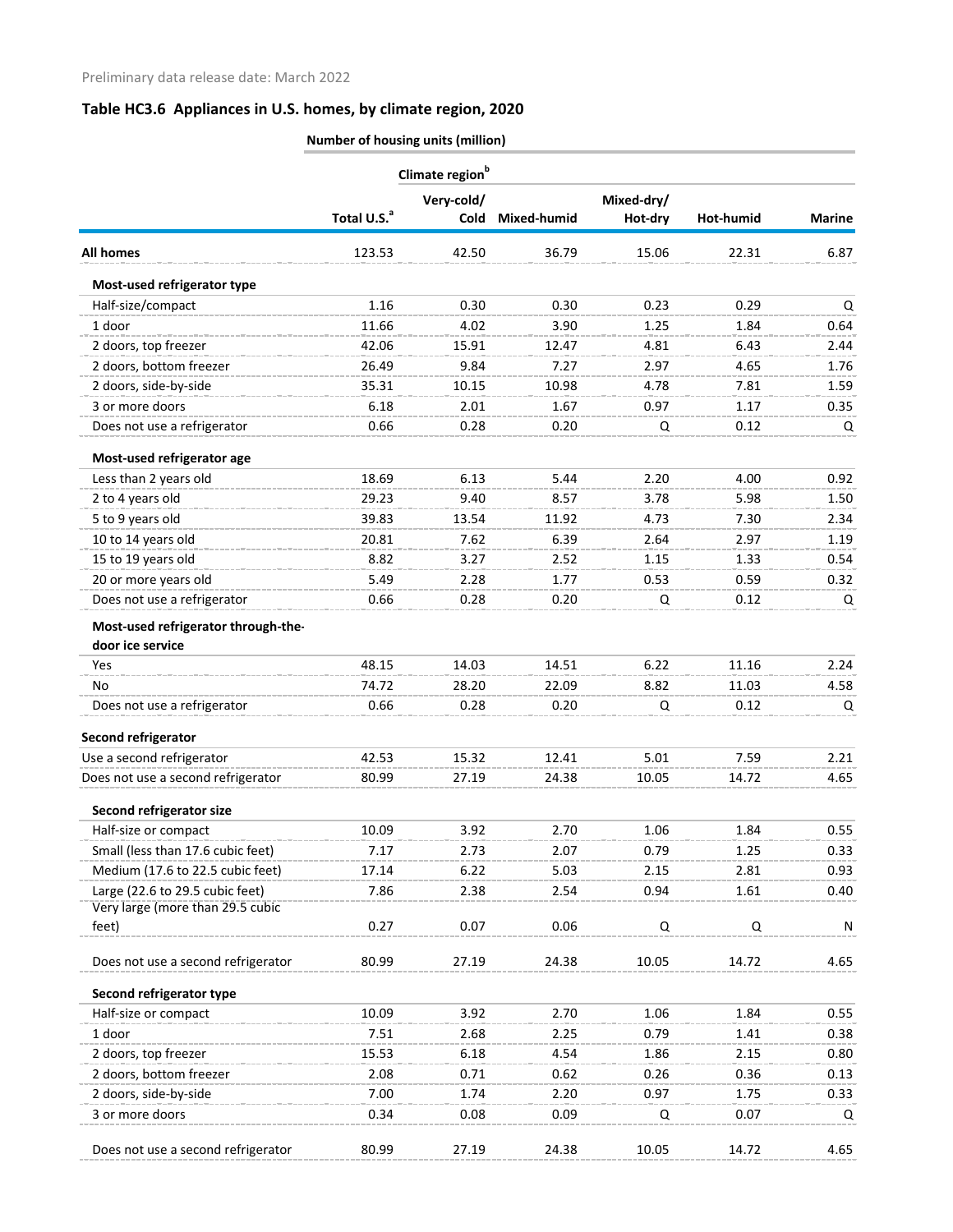|                                     | Climate region <sup>b</sup> |            |             |            |           |               |  |  |
|-------------------------------------|-----------------------------|------------|-------------|------------|-----------|---------------|--|--|
|                                     |                             | Very-cold/ |             | Mixed-dry/ |           |               |  |  |
|                                     | Total U.S. <sup>a</sup>     | Cold       | Mixed-humid | Hot-dry    | Hot-humid | <b>Marine</b> |  |  |
| <b>All homes</b>                    | 123.53                      | 42.50      | 36.79       | 15.06      | 22.31     | 6.87          |  |  |
| Second refrigerator age             |                             |            |             |            |           |               |  |  |
| Less than 2 years old               | 4.82                        | 1.57       | 1.51        | 0.55       | 1.08      | 0.11          |  |  |
| 2 to 4 years old                    | 6.27                        | 2.14       | 1.64        | 0.85       | 1.29      | 0.34          |  |  |
| 5 to 9 years old                    | 11.05                       | 3.67       | 3.29        | 1.39       | 2.08      | 0.61          |  |  |
| 10 to 14 years old                  | 10.68                       | 4.09       | 2.92        | 1.18       | 1.91      | 0.59          |  |  |
| 15 to 19 years old                  | 5.13                        | 1.92       | 1.62        | 0.60       | 0.68      | 0.30          |  |  |
| 20 or more years old                | 4.59                        | 1.92       | 1.43        | 0.44       | 0.55      | 0.25          |  |  |
| Does not use a second refrigerator  | 80.99                       | 27.19      | 24.38       | 10.05      | 14.72     | 4.65          |  |  |
| <b>Second refrigerator location</b> |                             |            |             |            |           |               |  |  |
| <b>Basement</b>                     | 9.68                        | 6.24       | 3.06        | Q          | Q         | 0.25          |  |  |
| Garage                              | 16.25                       | 4.75       | 4.40        | 2.79       | 3.24      | 1.08          |  |  |
| Outside                             | 2.94                        | 0.54       | 0.69        | 0.57       | 0.91      | 0.24          |  |  |
| Main living area                    | 13.23                       | 3.74       | 4.13        | 1.51       | 3.25      | 0.61          |  |  |
| Some other location                 | 0.43                        | 0.05       | 0.13        | Q          | 0.13      | Q             |  |  |
| Does not use a second refrigerator  | 80.99                       | 27.19      | 24.38       | 10.05      | 14.72     | 4.65          |  |  |
| Wine chiller                        |                             |            |             |            |           |               |  |  |
| Yes                                 | 5.69                        | 1.70       | 1.39        | 0.98       | 1.25      | 0.37          |  |  |
| No                                  | 117.84                      | 40.80      | 35.40       | 14.08      | 21.06     | 6.50          |  |  |
| <b>Separate freezers</b>            |                             |            |             |            |           |               |  |  |
| Use a separate freezer              | 41.14                       | 16.87      | 12.24       | 3.48       | 6.68      | 1.88          |  |  |
| 1                                   | 36.37                       | 14.86      | 10.84       | 3.27       | 5.73      | 1.67          |  |  |
| 2 or more                           | 4.78                        | 2.02       | 1.39        | 0.21       | 0.95      | 0.22          |  |  |
| Does not use a separate freezer     | 82.38                       | 25.63      | 24.56       | 11.58      | 15.63     | 4.98          |  |  |
| Most-used separate freezer size     |                             |            |             |            |           |               |  |  |
| Half-size or compact                | 4.47                        | 1.66       | 1.32        | 0.53       | 0.80      | 0.16          |  |  |
| Small (less than 17.6 cubic feet)   | 12.27                       | 4.93       | 3.62        | 1.07       | 2.13      | 0.52          |  |  |
| Medium (17.6 to 22.5 cubic feet)    | 15.80                       | 6.55       | 4.81        | 1.36       | 2.37      | 0.72          |  |  |
| Large (22.6 to 29.5 cubic feet)     | 7.88                        | 3.50       | 2.27        | 0.44       | 1.23      | 0.44          |  |  |
| Very large (more than 29.5 cubic    |                             |            |             |            |           |               |  |  |
| feet)                               | 0.72                        | 0.23       | 0.22        | Q          | 0.15      | Q             |  |  |
| Does not use a separate freezer     | 82.38                       | 25.63      | 24.56       | 11.58      | 15.63     | 4.98          |  |  |
| Most-used separate freezer type     |                             |            |             |            |           |               |  |  |
| Upright                             | 19.49                       | 7.94       | 5.46        | 1.84       | 3.10      | 1.16          |  |  |
| Chest                               | 21.65                       | 8.94       | 6.78        | 1.64       | 3.58      | 0.72          |  |  |
| Does not use a separate freezer     | 82.38                       | 25.63      | 24.56       | 11.58      | 15.63     | 4.98          |  |  |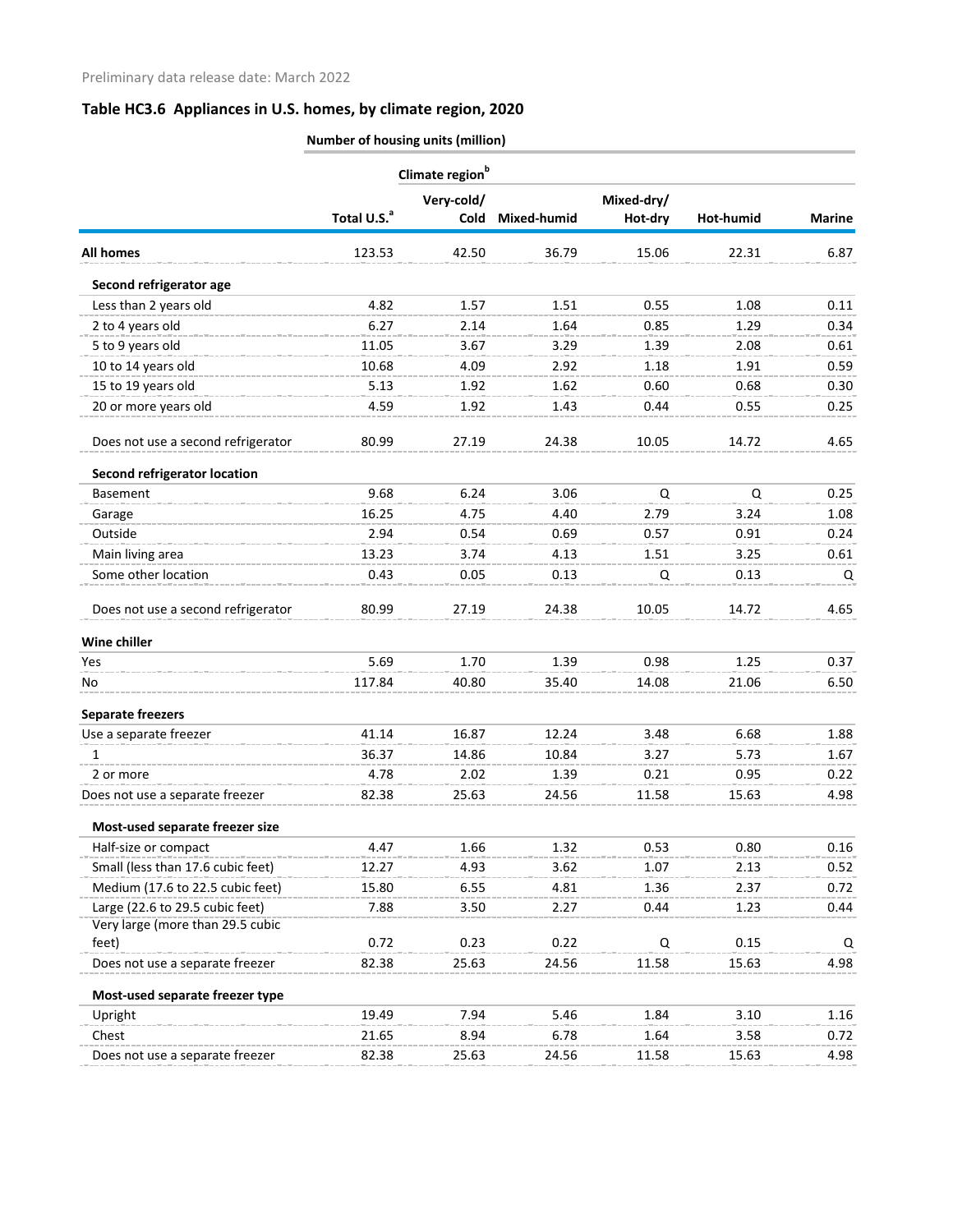|                                     | Climate region <sup>b</sup> |            |             |            |           |               |  |  |
|-------------------------------------|-----------------------------|------------|-------------|------------|-----------|---------------|--|--|
|                                     |                             | Very-cold/ |             | Mixed-dry/ |           |               |  |  |
|                                     | Total U.S. <sup>a</sup>     | Cold       | Mixed-humid | Hot-dry    | Hot-humid | <b>Marine</b> |  |  |
| <b>All homes</b>                    | 123.53                      | 42.50      | 36.79       | 15.06      | 22.31     | 6.87          |  |  |
| Most-used separate freezer age      |                             |            |             |            |           |               |  |  |
| Less than 2 years old               | 5.67                        | 2.15       | 1.56        | 0.67       | 1.05      | 0.24          |  |  |
| 2 to 4 years old                    | 6.58                        | 2.44       | 1.95        | 0.70       | 1.25      | 0.25          |  |  |
| 5 to 9 years old                    | 11.64                       | 4.65       | 3.47        | 0.82       | 2.16      | 0.54          |  |  |
| 10 to 14 years old                  | 8.44                        | 3.56       | 2.50        | 0.76       | 1.24      | 0.38          |  |  |
| 15 to 19 years old                  | 4.20                        | 1.89       | 1.32        | 0.30       | 0.51      | 0.18          |  |  |
| 20 or more years old                | 4.61                        | 2.17       | 1.44        | 0.23       | 0.47      | 0.29          |  |  |
| Does not use a separate freezer     | 82.38                       | 25.63      | 24.56       | 11.58      | 15.63     | 4.98          |  |  |
| Most-used separate freezer          |                             |            |             |            |           |               |  |  |
| defrosting                          |                             |            |             |            |           |               |  |  |
| Manual                              | 21.90                       | 9.50       | 6.48        | 1.64       | 3.22      | 1.05          |  |  |
| Automatic                           | 19.25                       | 7.37       | 5.75        | 1.83       | 3.46      | 0.84          |  |  |
| Does not use a separate freezer     | 82.38                       | 25.63      | 24.56       | 11.58      | 15.63     | 4.98          |  |  |
| <b>Dishwashers and usage</b>        |                             |            |             |            |           |               |  |  |
| Have a dishwasher                   | 89.79                       | 29.72      | 26.58       | 10.89      | 17.07     | 5.53          |  |  |
| Used 0 times per week               | 17.11                       | 4.33       | 4.78        | 3.01       | 4.07      | 0.92          |  |  |
| Used 1 time per week                | 13.86                       | 4.50       | 3.91        | 1.79       | 2.80      | 0.86          |  |  |
| Used 2 to 3 times per week          | 26.32                       | 9.24       | 7.96        | 2.90       | 4.60      | 1.62          |  |  |
| Used 4 to 6 times per week          | 19.34                       | 7.06       | 5.83        | 1.77       | 3.43      | 1.26          |  |  |
| Used 7 or more times per week       | 13.17                       | 4.60       | 4.10        | 1.43       | 2.17      | 0.87          |  |  |
| Does not have a dishwasher          | 33.74                       | 12.78      | 10.21       | 4.16       | 5.24      | 1.34          |  |  |
| Dishwasher age                      |                             |            |             |            |           |               |  |  |
| Less than 2 years old               | 13.86                       | 4.68       | 3.88        | 1.76       | 2.67      | 0.88          |  |  |
| 2 to 4 years old                    | 21.09                       | 6.71       | 6.14        | 2.55       | 4.31      | 1.38          |  |  |
| 5 to 9 years old                    | 28.29                       | 9.31       | 8.50        | 3.18       | 5.59      | 1.72          |  |  |
| 10 to 14 years old                  | 15.19                       | 5.32       | 4.50        | 1.92       | 2.57      | 0.88          |  |  |
| 15 to 19 years old                  | 6.51                        | 2.15       | 2.04        | 0.83       | 1.12      | 0.37          |  |  |
| 20 or more years old                | 4.84                        | 1.55       | 1.53        | 0.66       | 0.81      | 0.30          |  |  |
| Does not have a dishwasher          | 33.74                       | 12.78      | 10.21       | 4.16       | 5.24      | 1.34          |  |  |
| Most-used dishwasher cycle type     |                             |            |             |            |           |               |  |  |
| Normal or default cycle without     |                             |            |             |            |           |               |  |  |
| heated dry                          | 13.22                       | 4.96       | 3.72        | 1.36       | 2.23      | 0.95          |  |  |
| Normal or default cycle with heated |                             |            |             |            |           |               |  |  |
| dry                                 | 46.03                       | 15.56      | 14.12       | 5.03       | 8.60      | 2.73          |  |  |
| Heavy or pots and pans cycle        | 5.49                        | 1.95       | 1.69        | 0.59       | 0.96      | 0.30          |  |  |
| Light or delicate cycle             | 1.23                        | 0.42       | 0.45        | Q          | 0.25      | Q             |  |  |
| Energy saver                        | 4.85                        | 1.87       | 1.27        | 0.55       | 0.76      | 0.42          |  |  |
| Quick cycle                         | 1.85                        | 0.64       | 0.55        | 0.28       | 0.20      | 0.17          |  |  |
| Does not have or use a dishwasher   | 50.85                       | 17.11      | 14.99       | 7.18       | 9.32      | 2.26          |  |  |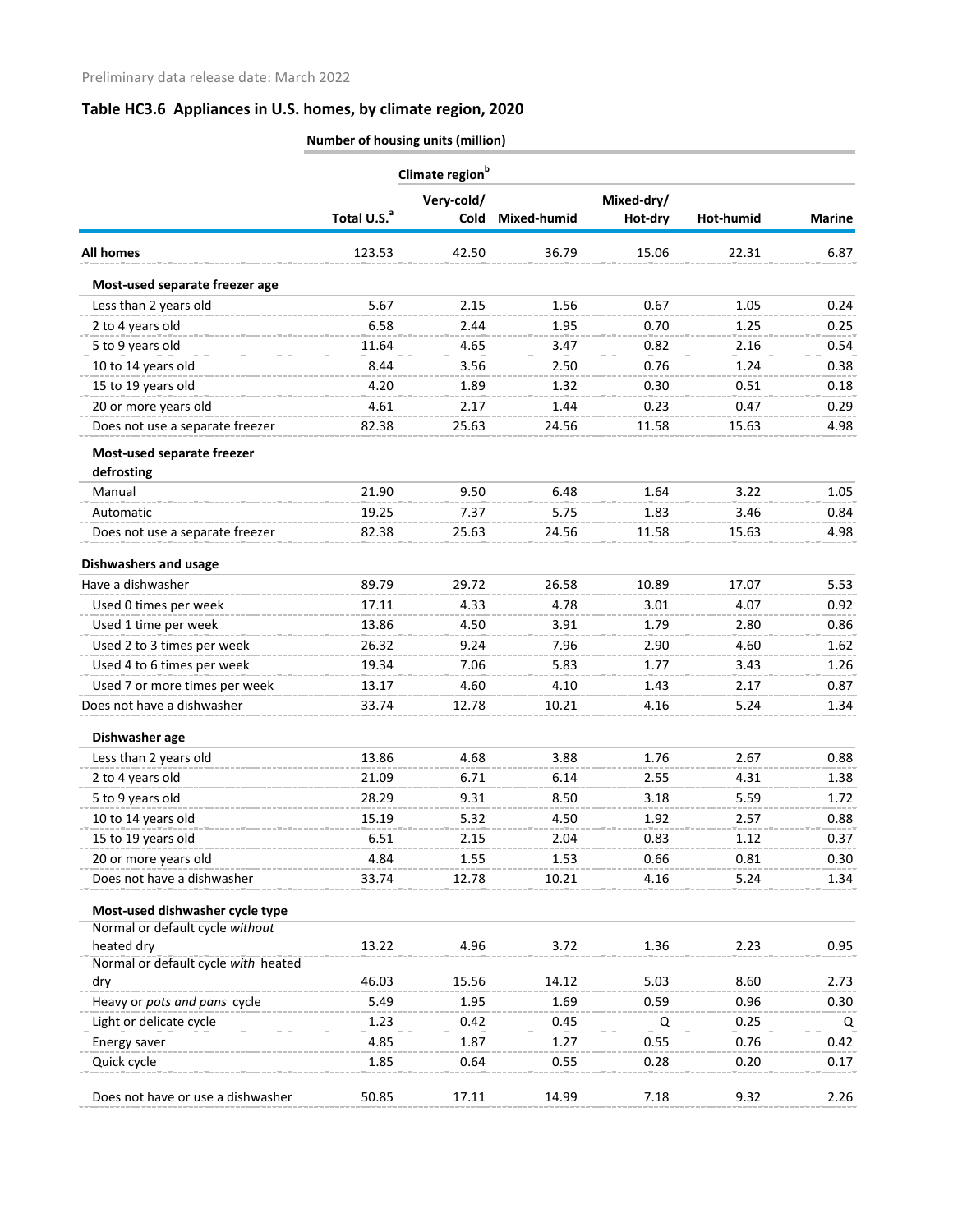|                                   |                         | Climate region <sup>b</sup> |             |                       |           |               |  |  |
|-----------------------------------|-------------------------|-----------------------------|-------------|-----------------------|-----------|---------------|--|--|
|                                   | Total U.S. <sup>a</sup> | Very-cold/<br><b>Cold</b>   | Mixed-humid | Mixed-dry/<br>Hot-dry | Hot-humid | <b>Marine</b> |  |  |
| <b>All homes</b>                  | 123.53                  | 42.50                       | 36.79       | 15.06                 | 22.31     | 6.87          |  |  |
| <b>Clothes washers</b>            |                         |                             |             |                       |           |               |  |  |
| Have a clothes washer at home     | 103.96                  | 35.85                       | 30.56       | 12.08                 | 19.73     | 5.74          |  |  |
| Top-loading                       | 74.82                   | 25.51                       | 22.68       | 8.28                  | 14.86     | 3.49          |  |  |
| Front-loading                     | 29.14                   | 10.35                       | 7.88        | 3.80                  | 4.87      | 2.24          |  |  |
| Does not have a clothes washer at |                         |                             |             |                       |           |               |  |  |
| home                              | 19.57                   | 6.65                        | 6.23        | 2.98                  | 2.58      | 1.13          |  |  |
| Clothes washer age                |                         |                             |             |                       |           |               |  |  |
| Less than 2 years old             | 17.32                   | 5.82                        | 5.06        | 2.03                  | 3.45      | 0.96          |  |  |
| 2 to 4 years old                  | 26.15                   | 8.38                        | 7.55        | 2.99                  | 5.85      | 1.38          |  |  |
| 5 to 9 years old                  | 34.70                   | 11.65                       | 10.51       | 4.05                  | 6.61      | 1.88          |  |  |
| 10 to 14 years old                | 16.15                   | 5.92                        | 4.73        | 2.01                  | 2.53      | 0.95          |  |  |
| 15 to 19 years old                | 5.80                    | 2.28                        | 1.65        | 0.62                  | 0.91      | 0.35          |  |  |
| 20 or more years old              | 3.83                    | 1.80                        | 1.05        | 0.38                  | 0.39      | 0.22          |  |  |
| Does not have a clothes washer at |                         |                             |             |                       |           |               |  |  |
| home                              | 19.57                   | 6.65                        | 6.23        | 2.98                  | 2.58      | 1.13          |  |  |
| <b>Clothes washer usage</b>       |                         |                             |             |                       |           |               |  |  |
| 0 loads per week                  | 1.19                    | 0.45                        | 0.43        | 0.13                  | 0.15      | Q             |  |  |
| 1 to 4 loads per week             | 70.32                   | 23.82                       | 20.27       | 8.40                  | 13.71     | 4.11          |  |  |
| 5 to 9 loads per week             | 25.67                   | 9.12                        | 7.76        | 2.76                  | 4.67      | 1.37          |  |  |
| 10 to 15 loads per week           | 5.90                    | 2.16                        | 1.87        | 0.65                  | 1.03      | 0.18          |  |  |
| More than 15 loads per week       | 0.88                    | 0.31                        | 0.23        | 0.13                  | 0.17      | $\Omega$      |  |  |
| Does not have a clothes washer at |                         |                             |             |                       |           |               |  |  |
| home                              | 19.57                   | 6.65                        | 6.23        | 2.98                  | 2.58      | 1.13          |  |  |
| Usual water temperature setting   |                         |                             |             |                       |           |               |  |  |
| for the wash cycle                |                         |                             |             |                       |           |               |  |  |
| Hot                               | 8.72                    | 2.87                        | 2.37        | 1.08                  | 1.92      | 0.47          |  |  |
| Warm                              | 53.11                   | 19.75                       | 14.66       | 6.27                  | 9.27      | 3.16          |  |  |
| Cold                              | 42.13                   | 13.23                       | 13.52       | 4.73                  | 8.54      | 2.11          |  |  |
| Does not have or use a clothes    |                         |                             |             |                       |           |               |  |  |
| washer at home                    | 19.57                   | 6.65                        | 6.23        | 2.98                  | 2.58      | 1.13          |  |  |
| <b>Clothes dryer and fuel</b>     |                         |                             |             |                       |           |               |  |  |
| Have a clothes dryer at home      | 102.32                  | 35.34                       | 29.96       | 11.93                 | 19.39     | 5.71          |  |  |
| Electricity                       | 82.20                   | 26.49                       | 26.37       | 7.13                  | 17.86     | 4.35          |  |  |
| Natural gas                       | 18.89                   | 8.14                        | 3.39        | 4.64                  | 1.41      | 1.31          |  |  |
| Propane                           | 1.23                    | 0.71                        | 0.19        | 0.16                  | 0.12      | Q             |  |  |
| Does not have a clothes dryer at  |                         |                             |             |                       |           |               |  |  |
| home                              | 21.20                   | 7.16                        | 6.84        | 3.12                  | 2.92      | 1.16          |  |  |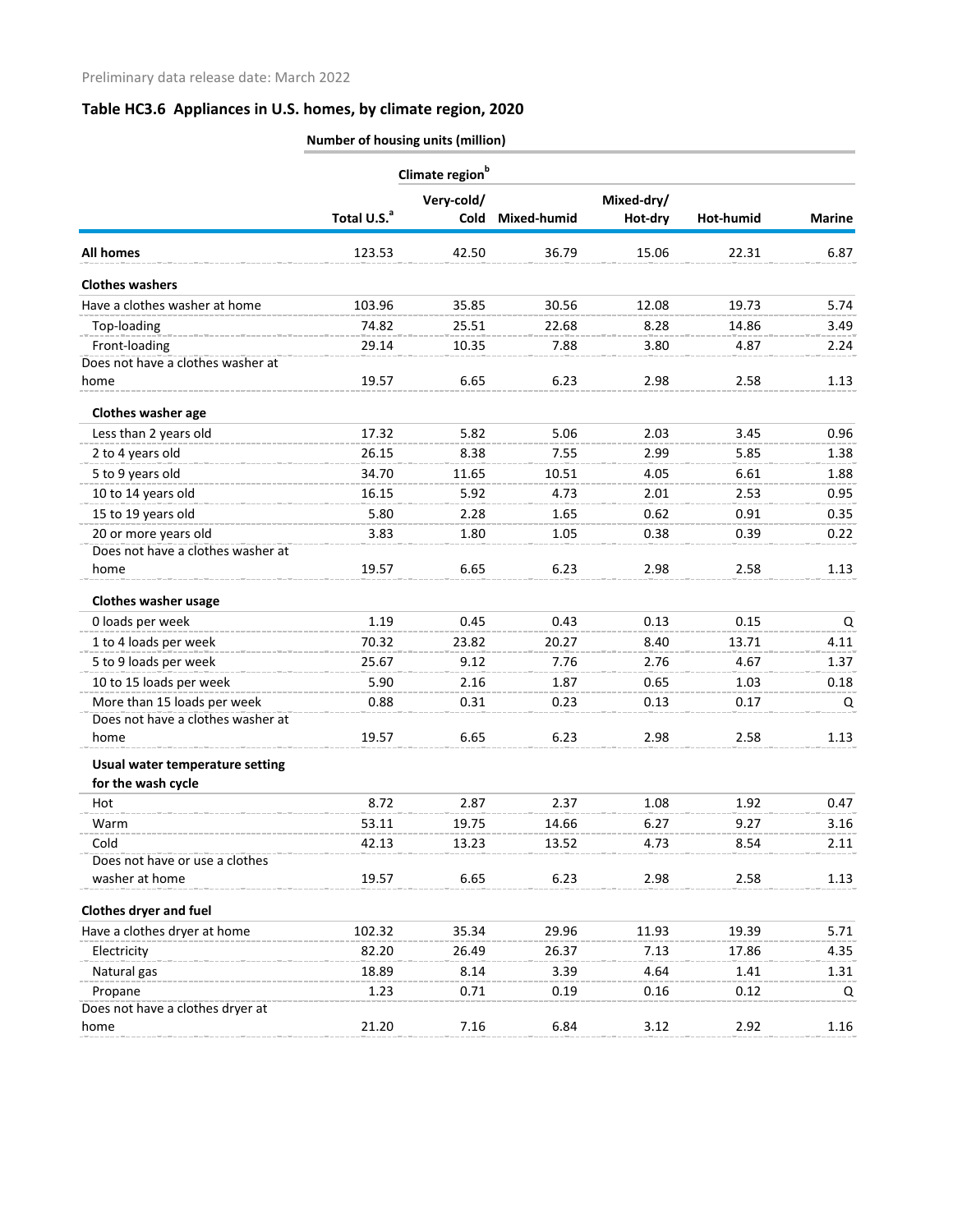|                                  | Number of housing units (million) |                             |             |                       |           |               |  |
|----------------------------------|-----------------------------------|-----------------------------|-------------|-----------------------|-----------|---------------|--|
|                                  |                                   | Climate region <sup>b</sup> |             |                       |           |               |  |
|                                  | Total U.S. <sup>a</sup>           | Very-cold/<br>Cold          | Mixed-humid | Mixed-dry/<br>Hot-dry | Hot-humid | <b>Marine</b> |  |
| <b>All homes</b>                 | 123.53                            | 42.50                       | 36.79       | 15.06                 | 22.31     | 6.87          |  |
| Clothes dryer age                |                                   |                             |             |                       |           |               |  |
| Less than 2 years old            | 15.02                             | 4.87                        | 4.45        | 1.71                  | 3.17      | 0.83          |  |
| 2 to 4 years old                 | 23.44                             | 7.29                        | 6.97        | 2.73                  | 5.26      | 1.20          |  |
| 5 to 9 years old                 | 34.26                             | 11.60                       | 10.20       | 3.91                  | 6.62      | 1.93          |  |
| 10 to 14 years old               | 17.68                             | 6.63                        | 5.13        | 2.18                  | 2.68      | 1.07          |  |
| 15 to 19 years old               | 7.03                              | 2.71                        | 1.99        | 0.85                  | 1.10      | 0.37          |  |
| 20 or more years old             | 4.89                              | 2.25                        | 1.22        | 0.56                  | 0.54      | 0.32          |  |
| Does not have a clothes dryer at |                                   |                             |             |                       |           |               |  |
| home                             | 21.20                             | 7.16                        | 6.84        | 3.12                  | 2.92      | 1.16          |  |
| <b>Clothes dryer usage</b>       |                                   |                             |             |                       |           |               |  |
| 0 loads per week                 | 1.92                              | 0.76                        | 0.58        | 0.22                  | 0.28      | 0.09          |  |
| 1 to 4 loads per week            | 67.48                             | 22.86                       | 19.35       | 8.10                  | 13.09     | 4.07          |  |
| 5 to 9 loads per week            | 25.93                             | 9.23                        | 7.84        | 2.84                  | 4.77      | 1.26          |  |
| 10 to 15 loads per week          | 6.06                              | 2.19                        | 1.93        | 0.65                  | 1.06      | 0.23          |  |
| More than 15 loads per week      | 0.93                              | 0.31                        | 0.26        | 0.13                  | 0.19      | Q             |  |
| Does not have a clothes dryer at |                                   |                             |             |                       |           |               |  |
| home                             | 21.20                             | 7.16                        | 6.84        | 3.12                  | 2.92      | 1.16          |  |

Source: U.S. Energy Information Administration, Office of Energy Demand and Integrated Statistics, Form EIA-457A of the *2020 Residential Energy Consumption Survey*

Notes: Because of rounding, data may not sum to totals. See RECS Terminology for definition of terms used in these tables.

<sup>a</sup> Total U.S. includes all primary occupied housing units in the 50 states and the District of Columbia. Vacant housing units, seasonal units, second homes, military houses, and group quarters are excluded.

<sup>b</sup> The Building America program, sponsored by the U.S. Department of Energy's Office of Energy Efficiency and Renewable Energy (EERE), created these climate regions. We combined climate regions for this publication. The Subarctic region is included with data for Very-cold and Cold.

<sup>c</sup> Some other small kitchen appliance includes food processors, air fryers, stand mixers, bread makers, waffle makers, electric can openers, sandwich makers, coffee grinders, and many other reported appliances.

Q = Data withheld because either the relative standard error (RSE) was greater than 50% or fewer than 10 households in reporting sample.

N = No households in reporting sample.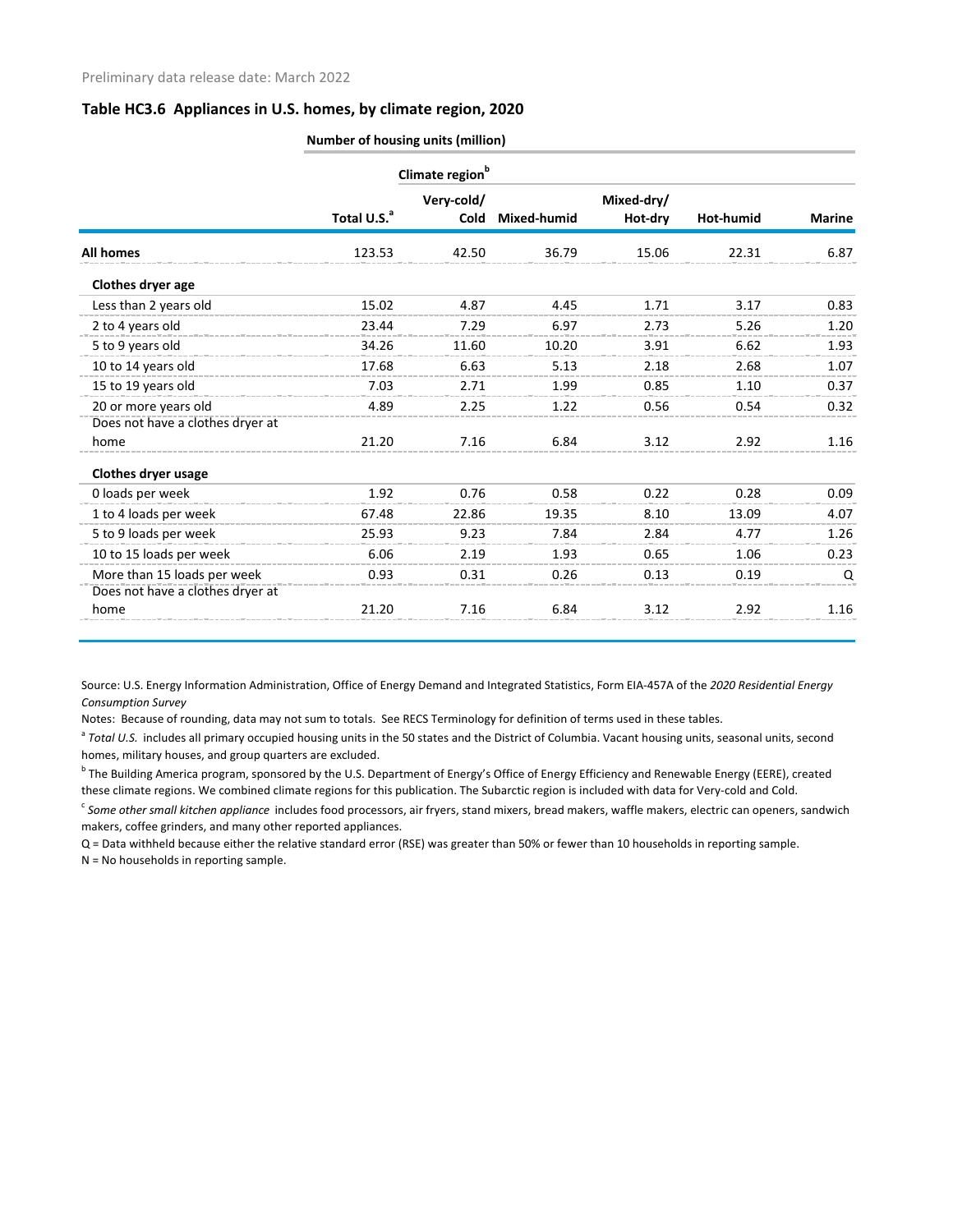|                                                   | Climate region <sup>b</sup> |             |             |            |           |               |  |
|---------------------------------------------------|-----------------------------|-------------|-------------|------------|-----------|---------------|--|
|                                                   |                             | Very-cold/  |             | Mixed-dry/ |           |               |  |
|                                                   | Total U.S. <sup>a</sup>     | <b>Cold</b> | Mixed-humid | Hot-dry    | Hot-humid | <b>Marine</b> |  |
| <b>All homes</b>                                  | 0.00                        | 0.54        | 0.77        | 1.23       | 0.69      | 2.39          |  |
| Ranges (units with both an oven and<br>a cooktop) |                             |             |             |            |           |               |  |
| Have a range                                      | 0.30                        | 0.66        | 0.93        | 1.55       | 1.02      | 2.50          |  |
| 1                                                 | 0.32                        | 0.70        | 0.92        | 1.57       | 1.01      | 2.54          |  |
| 2 or more                                         | 5.29                        | 8.61        | 11.04       | 27.51      | 22.25     | 22.31         |  |
| Does not have a range                             | 2.54                        | 4.04        | 4.56        | 5.27       | 4.72      | 10.78         |  |
| Most-used range fuel                              |                             |             |             |            |           |               |  |
| Electricity                                       | 0.69                        | 1.34        | 1.46        | 3.20       | 1.32      | 3.69          |  |
| Natural gas                                       | 1.17                        | 2.07        | 2.21        | 3.28       | 5.15      | 6.87          |  |
| Propane                                           | 3.91                        | 5.14        | 8.43        | 18.42      | 10.30     | 24.57         |  |
| Dual-fuel                                         | 3.49                        | 6.71        | 7.11        | 12.30      | 11.48     | 13.88         |  |
| Does not have a range                             | 2.54                        | 4.04        | 4.56        | 5.27       | 4.72      | 10.78         |  |
| Most-used range usage: cooktop                    |                             |             |             |            |           |               |  |
| part                                              |                             |             |             |            |           |               |  |
| 0 times per week                                  | 3.97                        | 5.75        | 7.15        | 11.09      | 9.30      | 15.04         |  |
| 1 to 3 times per week                             | 2.43                        | 4.34        | 3.80        | 7.92       | 4.93      | 13.28         |  |
| 4 to 7 times per week                             | 1.01                        | 2.02        | 1.76        | 2.41       | 2.59      | 5.12          |  |
| 8 to 14 times per week                            | 1.41                        | 2.49        | 2.91        | 5.65       | 4.84      | 5.89          |  |
| 15 or more times per week                         | 2.84                        | 3.63        | 4.64        | 8.29       | 7.03      | 9.79          |  |
| Does not have a range                             | 2.54                        | 4.04        | 4.56        | 5.27       | 4.72      | 10.78         |  |
| Most-used range usage: oven part                  |                             |             |             |            |           |               |  |
| 0 times per week                                  | 2.41                        | 3.99        | 4.33        | 6.27       | 5.82      | 10.21         |  |
| 1 to 3 times per week                             | 0.93                        | 1.70        | 2.00        | 3.34       | 2.46      | 4.87          |  |
| 4 to 7 times per week                             | 1.23                        | 1.70        | 2.24        | 5.51       | 4.36      | 6.09          |  |
| 8 to 14 times per week                            | 4.39                        | 6.67        | 5.87        | 16.01      | 10.67     | 20.19         |  |
| 15 or more times per week                         | 8.88                        | 16.08       | 13.30       | 34.29      | 24.31     | 39.71         |  |
| Does not have a range                             | 2.54                        | 4.04        | 4.56        | 5.27       | 4.72      | 10.78         |  |
| Separate cooktops                                 |                             |             |             |            |           |               |  |
| Have a separate cooktop                           | 1.98                        | 3.17        | 3.64        | 4.21       | 4.21      | 9.22          |  |
| 1                                                 | 2.00                        | 3.30        | 3.67        | 4.16       | 4.26      | 9.22          |  |
| 2 or more                                         | 13.39                       | 21.05       | 21.82       | 51.05      | 32.95     | 82.67         |  |
| Does not have a separate cooktop                  | 0.33                        | 0.72        | 1.03        | 1.73       | 0.99      | 2.61          |  |
| Most-used separate cooktop fuel                   |                             |             |             |            |           |               |  |
| Electricity                                       | 3.04                        | 4.75        | 5.11        | 9.31       | 5.83      | 13.95         |  |
| Natural gas                                       | 2.93                        | 6.21        | 5.21        | 5.61       | 6.66      | 12.00         |  |
| Propane                                           | 7.44                        | 12.70       | 15.51       | 25.02      | 20.10     | 32.79         |  |
| Does not have a separate cooktop                  | 0.33                        | 0.72        | 1.03        | 1.73       | 0.99      | 2.61          |  |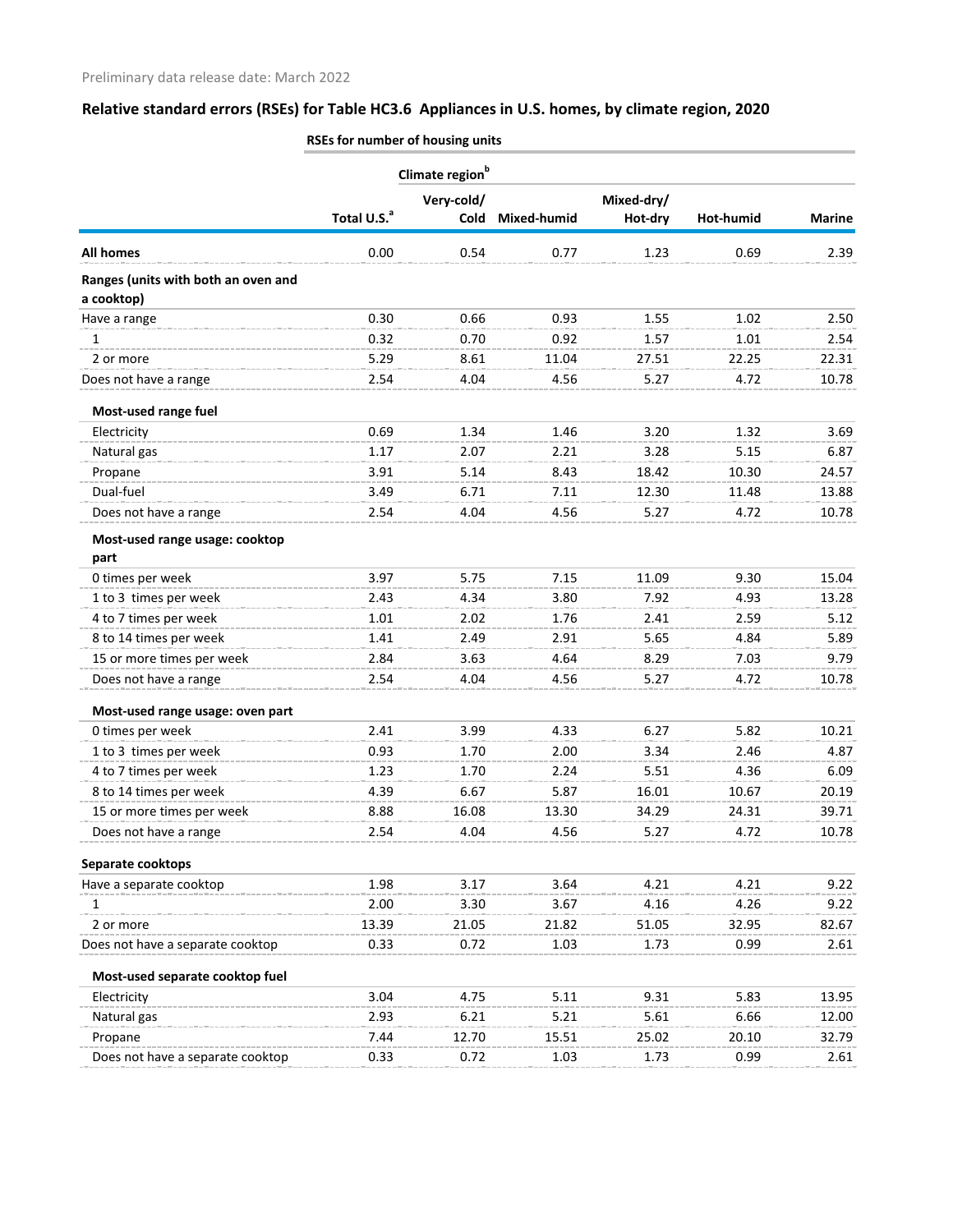|                                       | Climate region <sup>b</sup> |            |             |            |           |               |  |
|---------------------------------------|-----------------------------|------------|-------------|------------|-----------|---------------|--|
|                                       |                             | Very-cold/ |             | Mixed-dry/ |           |               |  |
|                                       | Total U.S. <sup>a</sup>     | Cold       | Mixed-humid | Hot-dry    | Hot-humid | <b>Marine</b> |  |
| All homes                             | 0.00                        | 0.54       | 0.77        | 1.23       | 0.69      | 2.39          |  |
| Most-used separate cooktop usage      |                             |            |             |            |           |               |  |
| 0 times per week                      | 8.05                        | 13.14      | 14.81       | 26.65      | 20.62     | 35.35         |  |
| 1 to 3 times per week                 | 5.70                        | 11.33      | 9.66        | 17.23      | 14.76     | 30.92         |  |
| 4 to 7 times per week                 | 3.84                        | 5.95       | 6.01        | 7.57       | 7.32      | 15.66         |  |
| 8 to 14 times per week                | 3.73                        | 6.83       | 6.90        | 10.41      | 10.93     | 17.75         |  |
| 15 or more times per week             | 5.16                        | 9.78       | 9.50        | 18.51      | 12.45     | 23.20         |  |
| Does not have a separate cooktop      | 0.33                        | 0.72       | 1.03        | 1.73       | 0.99      | 2.61          |  |
| Separate wall ovens                   |                             |            |             |            |           |               |  |
| Have a separate wall oven             | 2.24                        | 2.99       | 3.26        | 4.15       | 4.41      | 8.59          |  |
| 1                                     | 2.46                        | 3.86       | 3.65        | 4.49       | 5.21      | 9.98          |  |
| 2 or more                             | 5.70                        | 7.45       | 7.85        | 11.04      | 10.68     | 22.51         |  |
| Does not have a separate wall oven    | 0.42                        | 0.70       | 0.99        | 1.57       | 1.14      | 2.76          |  |
| Most-used separate wall oven fuel     |                             |            |             |            |           |               |  |
| Electricity                           | 2.28                        | 3.16       | 3.36        | 5.62       | 4.48      | 9.26          |  |
| Natural gas                           | 5.15                        | 10.96      | 10.26       | 11.35      | 17.31     | 20.54         |  |
| Propane                               | 22.79                       | 34.47      | 42.40       | 58.45      | 66.89     | 0.00          |  |
| Does not have a separate wall oven    | 0.42                        | 0.70       | 0.99        | 1.57       | 1.14      | 2.76          |  |
| Most-used separate wall oven<br>usage |                             |            |             |            |           |               |  |
| 0 times per week                      | 6.88                        | 11.01      | 10.63       | 14.17      | 12.99     | 25.55         |  |
| 1 to 3 times per week                 | 3.14                        | 4.81       | 5.57        | 6.92       | 6.67      | 11.81         |  |
| 4 to 7 times per week                 | 3.19                        | 5.43       | 5.43        | 8.84       | 7.35      | 12.54         |  |
| 8 to 14 times per week                | 7.16                        | 11.14      | 10.24       | 19.93      | 16.59     | 24.63         |  |
| 15 or more times per week             | 15.91                       | 26.12      | 28.37       | 100.66     | 32.09     | 74.52         |  |
| Does not have a separate wall oven    | 0.42                        | 0.70       | 0.99        | 1.57       | 1.14      | 2.76          |  |
| Frequency of hot meals cooked         |                             |            |             |            |           |               |  |
| No hot meals cooked                   | 11.24                       | 21.57      | 20.59       | 24.94      | 25.04     | 36.66         |  |
| Less than once a week                 | 6.88                        | 12.44      | 10.83       | 20.34      | 10.18     | 30.29         |  |
| About once a week                     | 6.73                        | 11.28      | 9.80        | 16.26      | 13.90     | 28.90         |  |
| A few times each week                 | 1.68                        | 3.61       | 3.16        | 6.21       | 4.37      | 11.34         |  |
| Once a day                            | 1.47                        | 2.09       | 2.69        | 4.91       | 3.99      | 7.23          |  |
| 2 times a day                         | 1.18                        | 1.58       | 1.96        | 3.99       | 2.67      | 4.21          |  |
| 3 or more times a day                 | 1.94                        | 3.10       | 2.85        | 5.36       | 4.52      | 8.07          |  |
| <b>Microwave ovens</b>                |                             |            |             |            |           |               |  |
| Have a microwave oven                 | 0.20                        | 0.58       | 0.83        | 1.43       | 0.83      | 2.73          |  |
| 1                                     | 0.26                        | 0.67       | 0.87        | 1.58       | 1.00      | 2.72          |  |
| 2 or more                             | 3.28                        | 5.44       | 5.73        | 12.23      | 10.81     | 19.35         |  |
| Does not have a microwave oven        | 4.85                        | 6.59       | 7.75        | 12.82      | 13.61     | 13.49         |  |
|                                       |                             |            |             |            |           |               |  |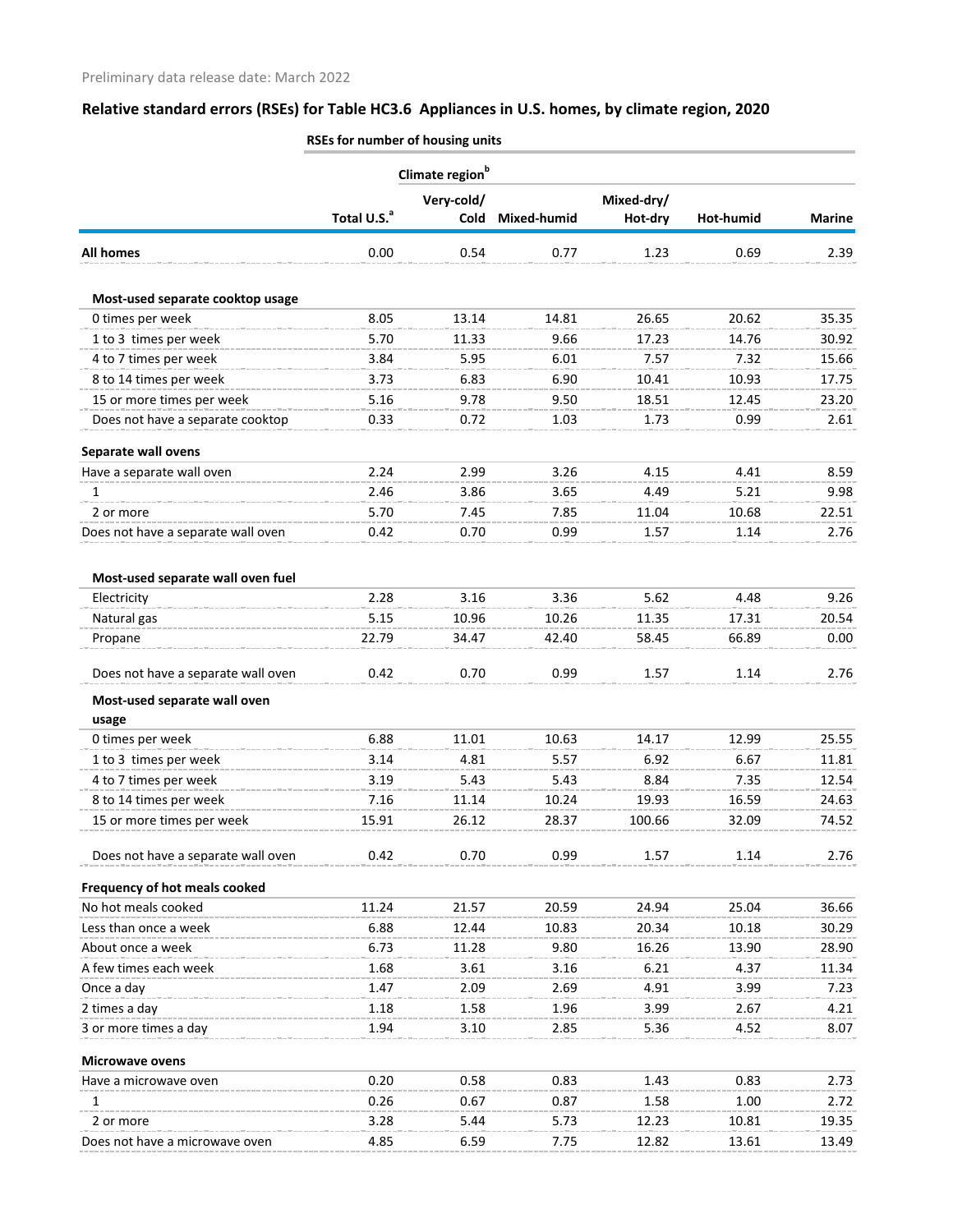|                                                 | Climate region <sup>b</sup> |            |             |            |           |               |  |
|-------------------------------------------------|-----------------------------|------------|-------------|------------|-----------|---------------|--|
|                                                 |                             | Very-cold/ |             | Mixed-dry/ |           |               |  |
|                                                 | Total U.S. <sup>a</sup>     | Cold       | Mixed-humid | Hot-dry    | Hot-humid | <b>Marine</b> |  |
| <b>All homes</b>                                | 0.00                        | 0.54       | 0.77        | 1.23       | 0.69      | 2.39          |  |
| Microwave oven usage                            |                             |            |             |            |           |               |  |
| 0 times per week                                | 8.23                        | 13.74      | 15.23       | 30.56      | 19.37     | 40.14         |  |
| 1 to 3 times per week                           | 3.27                        | 5.39       | 5.41        | 8.64       | 9.37      | 13.31         |  |
| 4 to 7 times per week                           | 0.96                        | 2.20       | 2.11        | 3.65       | 2.87      | 6.24          |  |
| 8 to 14 times per week                          | 1.53                        | 2.26       | 2.78        | 5.50       | 4.03      | 6.46          |  |
| 15 or more times per week                       | 1.25                        | 1.98       | 2.29        | 4.55       | 3.26      | 5.61          |  |
| Does not have a microwave oven                  | 4.85                        | 6.59       | 7.75        | 12.82      | 13.61     | 13.49         |  |
| <b>Outdoor grills and fuel</b>                  |                             |            |             |            |           |               |  |
| Use an outdoor grill                            | 0.70                        | 1.28       | 1.37        | 2.25       | 2.08      | 4.92          |  |
| Natural gas                                     | 3.72                        | 5.59       | 7.28        | 9.53       | 10.58     | 17.00         |  |
| Propane                                         | 1.09                        | 1.45       | 1.97        | 3.13       | 3.56      | 6.32          |  |
| Charcoal                                        | 1.66                        | 3.08       | 2.74        | 6.27       | 3.48      | 9.55          |  |
| Does not use an outdoor grill                   | 0.90                        | 1.76       | 1.45        | 3.08       | 2.15      | 4.58          |  |
| Small kitchen appliances used at                |                             |            |             |            |           |               |  |
| least once each week (more than                 |                             |            |             |            |           |               |  |
| one may apply)                                  |                             |            |             |            |           |               |  |
| Toaster                                         | 0.64                        | 1.01       | 1.54        | 2.38       | 1.93      | 3.40          |  |
| Toaster oven                                    | 1.27                        | 2.67       | 2.89        | 4.39       | 3.22      | 5.36          |  |
| Coffee maker                                    | 0.49                        | 0.90       | 1.33        | 2.11       | 1.37      | 3.59          |  |
| Slow cooker                                     | 1.26                        | 2.34       | 2.29        | 4.55       | 3.66      | 7.13          |  |
| Instant pot                                     | 1.92                        | 3.45       | 3.81        | 5.27       | 4.54      | 7.92          |  |
| Rice cooker                                     | 1.85                        | 4.45       | 4.28        | 5.64       | 4.45      | 6.51          |  |
| Blender or juicer                               | 1.29                        | 2.23       | 2.30        | 3.97       | 3.61      | 4.41          |  |
| Some other small kitchen appliance <sup>b</sup> | 2.49                        | 3.50       | 4.62        | 8.17       | 6.83      | 8.88          |  |
| <b>Refrigerators</b>                            |                             |            |             |            |           |               |  |
| Use a refrigerator                              | 0.06                        | 0.54       | 0.79        | 1.21       | 0.72      | 2.39          |  |
| 1                                               | 0.45                        | 1.07       | 1.11        | 1.95       | 1.41      | 3.15          |  |
| 2 or more                                       | 0.80                        | 1.70       | 2.01        | 3.38       | 2.87      | 4.77          |  |
| Does not use a refrigerator                     | 11.04                       | 17.16      | 19.36       | 61.89      | 30.57     | 53.76         |  |
| Most-used refrigerator size                     |                             |            |             |            |           |               |  |
| Half-size or compact                            | 9.93                        | 19.01      | 18.88       | 23.70      | 22.26     | 48.53         |  |
| Small (less than 17.6 cubic feet)               | 3.63                        | 6.62       | 7.37        | 13.41      | 10.27     | 16.60         |  |
| Medium (17.6 to 22.5 cubic feet)                | 0.82                        | 1.35       | 1.67        | 3.25       | 2.42      | 4.51          |  |
| Large (22.6 to 29.5 cubic feet)                 | 0.87                        | 1.50       | 1.58        | 3.23       | 2.28      | 4.71          |  |
| Very large (more than 29.5 cubic                |                             |            |             |            |           |               |  |
| feet)                                           | 5.85                        | 9.78       | 11.94       | 14.56      | 15.77     | 30.40         |  |
| Does not use a refrigerator                     | 11.04                       | 17.16      | 19.36       | 61.89      | 30.57     | 53.76         |  |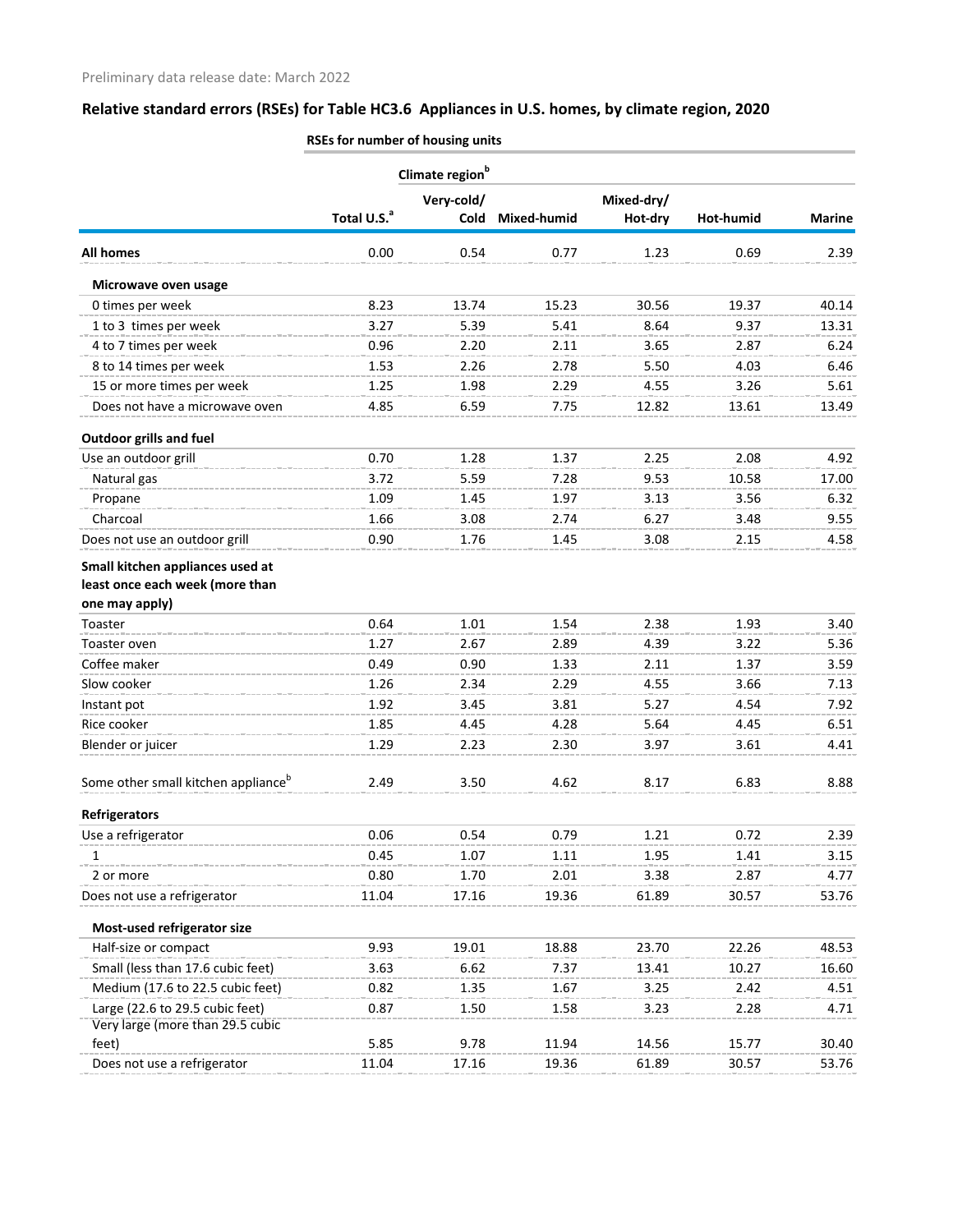|                                           | Climate region <sup>b</sup> |            |             |            |           |               |  |  |
|-------------------------------------------|-----------------------------|------------|-------------|------------|-----------|---------------|--|--|
|                                           |                             | Very-cold/ |             | Mixed-dry/ |           |               |  |  |
|                                           | Total U.S. <sup>a</sup>     | Cold       | Mixed-humid | Hot-dry    | Hot-humid | <b>Marine</b> |  |  |
| <b>All homes</b>                          | 0.00                        | 0.54       | 0.77        | 1.23       | 0.69      | 2.39          |  |  |
| Most-used refrigerator type               |                             |            |             |            |           |               |  |  |
| Half-size/compact                         | 9.93                        | 19.01      | 18.88       | 23.70      | 22.26     | 48.53         |  |  |
| 1 door                                    | 2.73                        | 3.98       | 4.69        | 9.81       | 8.64      | 11.67         |  |  |
| 2 doors, top freezer                      | 1.01                        | 1.71       | 2.34        | 3.32       | 3.31      | 5.11          |  |  |
| 2 doors, bottom freezer                   | 1.57                        | 2.09       | 2.93        | 5.47       | 4.64      | 5.53          |  |  |
| 2 doors, side-by-side                     | 1.37                        | 2.78       | 2.58        | 3.43       | 3.16      | 5.72          |  |  |
| 3 or more doors                           | 3.43                        | 5.89       | 7.25        | 10.29      | 7.25      | 15.00         |  |  |
| Does not use a refrigerator               | 11.04                       | 17.16      | 19.36       | 61.89      | 30.57     | 53.76         |  |  |
| Most-used refrigerator age                |                             |            |             |            |           |               |  |  |
| Less than 2 years old                     | 2.29                        | 3.59       | 3.37        | 7.11       | 4.38      | 8.79          |  |  |
| 2 to 4 years old                          | 1.63                        | 2.79       | 2.77        | 4.91       | 3.97      | 6.25          |  |  |
| 5 to 9 years old                          | 1.25                        | 1.93       | 2.22        | 4.26       | 3.25      | 4.74          |  |  |
| 10 to 14 years old                        | 1.86                        | 3.47       | 3.00        | 6.31       | 4.62      | 7.40          |  |  |
| 15 to 19 years old                        | 2.94                        | 5.75       | 5.40        | 9.65       | 8.63      | 10.78         |  |  |
| 20 or more years old                      | 3.64                        | 5.11       | 5.94        | 12.21      | 14.14     | 16.17         |  |  |
| Does not use a refrigerator               | 11.04                       | 17.16      | 19.36       | 61.89      | 30.57     | 53.76         |  |  |
| Most-used refrigerator through-the-       |                             |            |             |            |           |               |  |  |
| door ice service                          |                             |            |             |            |           |               |  |  |
| Yes                                       | 0.93                        | 2.09       | 1.76        | 2.45       | 2.08      | 5.29          |  |  |
| No                                        | 0.59                        | 1.14       | 1.24        | 2.60       | 2.03      | 3.50          |  |  |
| Does not use a refrigerator               | 11.04                       | 17.16      | 19.36       | 61.89      | 30.57     | 53.76         |  |  |
| Second refrigerator                       |                             |            |             |            |           |               |  |  |
| Use a second refrigerator                 | 0.80                        | 1.70       | 2.01        | 3.38       | 2.87      | 4.77          |  |  |
| Does not use a second refrigerator        | 0.42                        | 1.04       | 1.09        | 1.93       | 1.38      | 3.23          |  |  |
| Second refrigerator size                  |                             |            |             |            |           |               |  |  |
| Half-size or compact                      | 2.46                        | 4.47       | 5.66        | 7.69       | 7.20      | 9.66          |  |  |
| Small (less than 17.6 cubic feet)         | 3.09                        | 5.03       | 5.73        | 10.46      | 9.55      | 14.55         |  |  |
| Medium (17.6 to 22.5 cubic feet)          | 1.51                        | 2.87       | 3.70        | 6.13       | 4.70      | 7.69          |  |  |
| Large (22.6 to 29.5 cubic feet)           | 2.84                        | 5.50       | 4.82        | 10.50      | 7.04      | 14.28         |  |  |
| Very large (more than 29.5 cubic<br>feet) | 19.90                       | 26.61      | 32.26       | 34.98      | 46.50     | 0.00          |  |  |
|                                           |                             |            |             |            |           |               |  |  |
| Does not use a second refrigerator        | 0.42                        | 1.04       | 1.09        | 1.93       | 1.38      | 3.23          |  |  |
| Second refrigerator type                  |                             |            |             |            |           |               |  |  |
| Half-size or compact                      | 2.46                        | 4.47       | 5.66        | 7.69       | 7.20      | 9.66          |  |  |
| 1 door                                    | 3.11                        | 5.35       | 5.94        | 11.46      | 8.22      | 14.36         |  |  |
| 2 doors, top freezer                      | 1.73                        | 3.24       | 3.61        | 7.97       | 6.13      | 8.57          |  |  |
| 2 doors, bottom freezer                   | 6.47                        | 8.61       | 11.67       | 17.26      | 16.87     | 20.69         |  |  |
| 2 doors, side-by-side                     | 3.05                        | 6.25       | 5.72        | 8.93       | 5.49      | 15.02         |  |  |
| 3 or more doors                           | 13.40                       | 26.54      | 27.12       | 37.11      | 32.34     | 60.44         |  |  |
| Does not use a second refrigerator        | 0.42                        | 1.04       | 1.09        | 1.93       | 1.38      | 3.23          |  |  |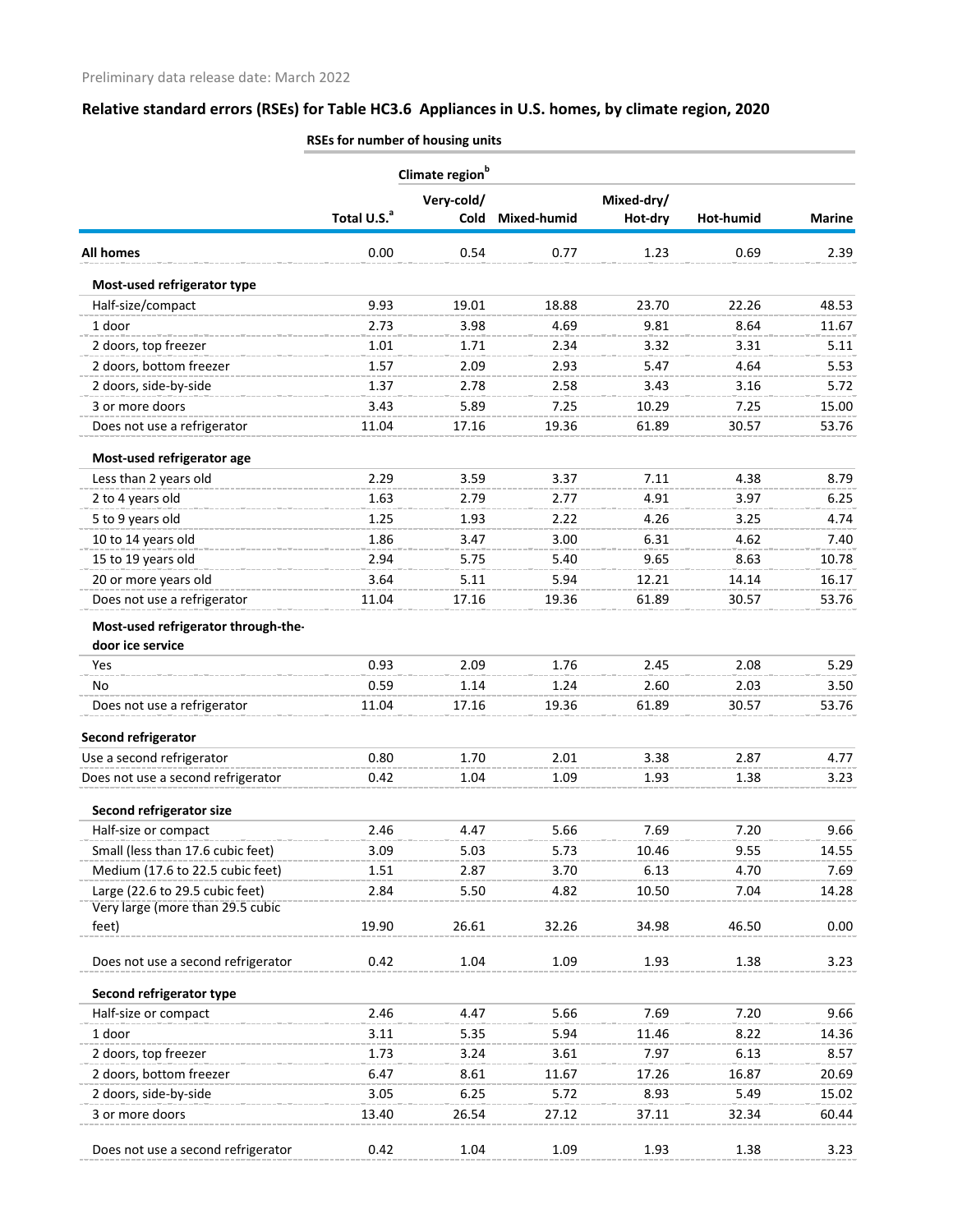|                                     | Climate region <sup>b</sup> |            |             |            |           |               |  |
|-------------------------------------|-----------------------------|------------|-------------|------------|-----------|---------------|--|
|                                     |                             | Very-cold/ |             | Mixed-dry/ |           |               |  |
|                                     | Total U.S. <sup>a</sup>     | Cold       | Mixed-humid | Hot-dry    | Hot-humid | <b>Marine</b> |  |
| <b>All homes</b>                    | 0.00                        | 0.54       | 0.77        | 1.23       | 0.69      | 2.39          |  |
| Second refrigerator age             |                             |            |             |            |           |               |  |
| Less than 2 years old               | 4.61                        | 8.36       | 7.11        | 12.45      | 10.29     | 25.88         |  |
| 2 to 4 years old                    | 3.38                        | 5.88       | 5.63        | 11.10      | 8.70      | 14.56         |  |
| 5 to 9 years old                    | 2.20                        | 4.33       | 4.77        | 7.63       | 7.20      | 11.96         |  |
| 10 to 14 years old                  | 2.97                        | 4.66       | 4.84        | 9.58       | 7.44      | 11.43         |  |
| 15 to 19 years old                  | 3.52                        | 5.47       | 6.79        | 12.38      | 10.66     | 19.02         |  |
| 20 or more years old                | 3.68                        | 5.79       | 6.39        | 12.75      | 13.60     | 14.55         |  |
| Does not use a second refrigerator  | 0.42                        | 1.04       | 1.09        | 1.93       | 1.38      | 3.23          |  |
| <b>Second refrigerator location</b> |                             |            |             |            |           |               |  |
| Basement                            | 2.51                        | 3.03       | 4.31        | 36.39      | 37.85     | 16.72         |  |
| Garage                              | 1.74                        | 3.00       | 3.39        | 5.32       | 4.65      | 7.59          |  |
| Outside                             | 4.81                        | 11.69      | 10.42       | 12.85      | 10.04     | 17.29         |  |
| Main living area                    | 2.34                        | 4.87       | 4.51        | 7.22       | 4.92      | 9.99          |  |
| Some other location                 | 12.09                       | 34.44      | 25.74       | 38.13      | 29.86     | 40.39         |  |
| Does not use a second refrigerator  | 0.42                        | 1.04       | 1.09        | 1.93       | 1.38      | 3.23          |  |
| Wine chiller                        |                             |            |             |            |           |               |  |
| Yes                                 | 4.15                        | 6.73       | 6.15        | 9.08       | 8.86      | 13.82         |  |
| No                                  | 0.20                        | 0.61       | 0.79        | 1.45       | 0.84      | 2.49          |  |
| <b>Separate freezers</b>            |                             |            |             |            |           |               |  |
| Use a separate freezer              | 1.18                        | 1.53       | 2.31        | 4.80       | 3.74      | 5.49          |  |
| 1                                   | 1.30                        | 1.70       | 2.64        | 4.75       | 4.46      | 5.58          |  |
| 2 or more                           | 4.21                        | 6.50       | 6.33        | 22.04      | 10.58     | 16.40         |  |
| Does not use a separate freezer     | 0.59                        | 1.20       | 1.31        | 1.80       | 1.54      | 3.46          |  |
| Most-used separate freezer size     |                             |            |             |            |           |               |  |
| Half-size or compact                | 3.80                        | 6.10       | 6.52        | 16.63      | 10.36     | 21.75         |  |
| Small (less than 17.6 cubic feet)   | 2.60                        | 4.30       | 4.20        | 7.97       | 7.13      | 11.13         |  |
| Medium (17.6 to 22.5 cubic feet)    | 2.05                        | 3.10       | 4.01        | 9.19       | 6.13      | 9.07          |  |
| Large (22.6 to 29.5 cubic feet)     | 2.94                        | 4.63       | 4.81        | 16.35      | 8.02      | 10.14         |  |
| Very large (more than 29.5 cubic    |                             |            |             |            |           |               |  |
| feet)                               | 8.77                        | 15.80      | 16.52       | 35.18      | 26.68     | 37.24         |  |
| Does not use a separate freezer     | 0.59                        | 1.20       | 1.31        | 1.80       | 1.54      | 3.46          |  |
| Most-used separate freezer type     |                             |            |             |            |           |               |  |
| Upright                             | 1.81                        | 2.43       | 3.70        | 7.70       | 5.48      | 7.27          |  |
| Chest                               | 1.44                        | 2.40       | 3.03        | 7.12       | 4.53      | 9.86          |  |
| Does not use a separate freezer     | 0.59                        | 1.20       | 1.31        | 1.80       | 1.54      | 3.46          |  |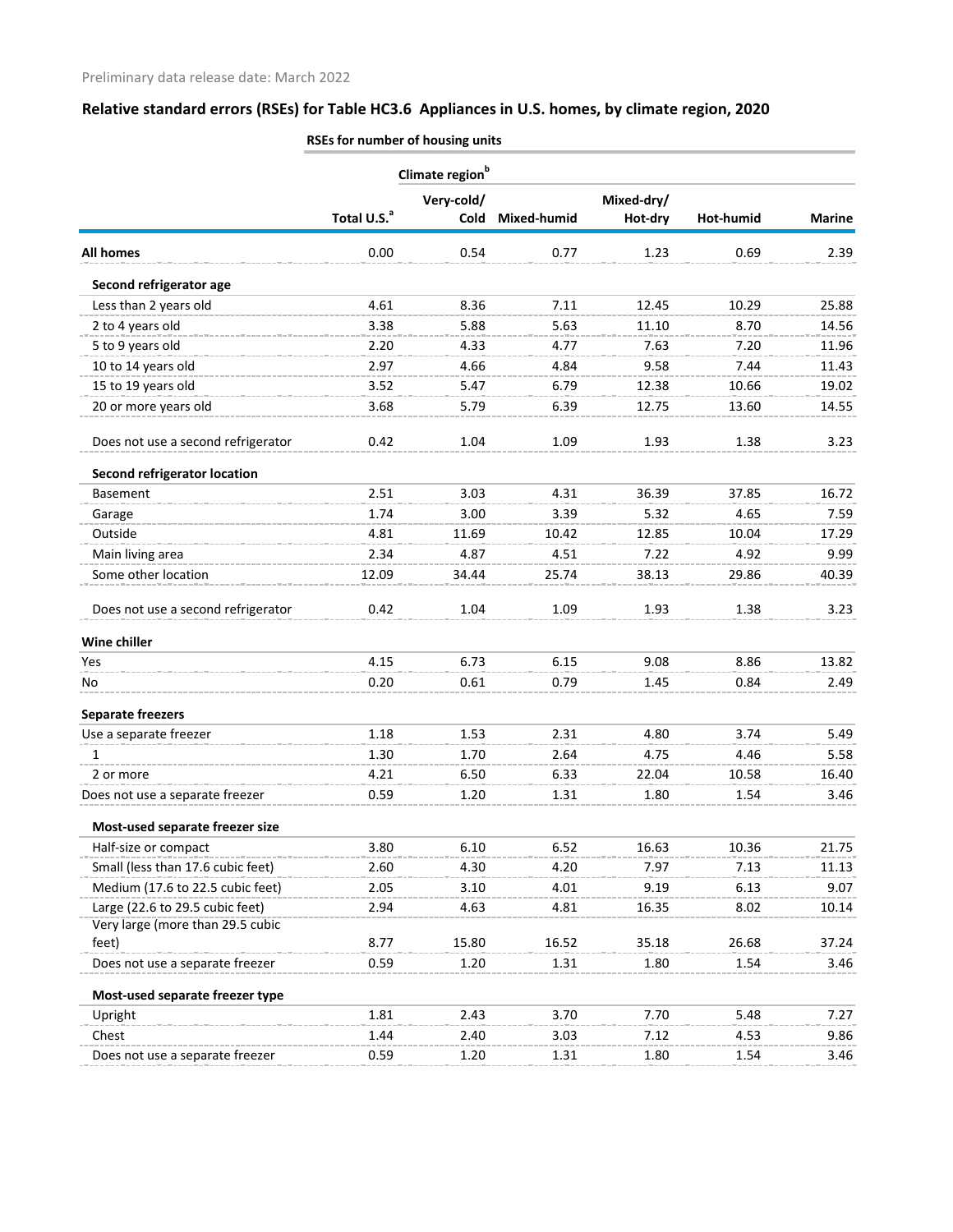|                                     | Climate region <sup>b</sup> |             |             |            |           |               |  |
|-------------------------------------|-----------------------------|-------------|-------------|------------|-----------|---------------|--|
|                                     |                             | Very-cold/  |             | Mixed-dry/ |           |               |  |
|                                     | Total U.S. <sup>a</sup>     | <b>Cold</b> | Mixed-humid | Hot-dry    | Hot-humid | <b>Marine</b> |  |
| <b>All homes</b>                    | 0.00                        | 0.54        | 0.77        | 1.23       | 0.69      | 2.39          |  |
| Most-used separate freezer age      |                             |             |             |            |           |               |  |
| Less than 2 years old               | 4.13                        | 5.48        | 6.87        | 10.31      | 9.15      | 14.58         |  |
| 2 to 4 years old                    | 3.75                        | 5.31        | 6.18        | 11.59      | 7.78      | 16.52         |  |
| 5 to 9 years old                    | 2.58                        | 4.01        | 3.47        | 10.63      | 6.91      | 10.98         |  |
| 10 to 14 years old                  | 2.89                        | 4.43        | 5.12        | 10.47      | 8.50      | 13.90         |  |
| 15 to 19 years old                  | 3.88                        | 6.21        | 6.28        | 16.79      | 13.21     | 18.40         |  |
| 20 or more years old                | 3.73                        | 5.23        | 6.35        | 20.82      | 13.74     | 13.43         |  |
| Does not use a separate freezer     | 0.59                        | 1.20        | 1.31        | 1.80       | 1.54      | 3.46          |  |
| Most-used separate freezer          |                             |             |             |            |           |               |  |
| defrosting                          |                             |             |             |            |           |               |  |
| Manual                              | 1.66                        | 2.48        | 3.30        | 7.97       | 5.19      | 7.93          |  |
| Automatic                           | 1.67                        | 2.51        | 3.26        | 6.05       | 5.18      | 8.27          |  |
| Does not use a separate freezer     | 0.59                        | 1.20        | 1.31        | 1.80       | 1.54      | 3.46          |  |
| <b>Dishwashers and usage</b>        |                             |             |             |            |           |               |  |
| Have a dishwasher                   | 0.42                        | 1.00        | 1.09        | 1.43       | 1.40      | 2.84          |  |
| Used 0 times per week               | 1.79                        | 3.60        | 3.83        | 5.99       | 4.07      | 10.09         |  |
| Used 1 time per week                | 2.42                        | 4.15        | 4.05        | 7.53       | 5.72      | 9.99          |  |
| Used 2 to 3 times per week          | 1.52                        | 2.35        | 2.86        | 4.85       | 4.12      | 6.27          |  |
| Used 4 to 6 times per week          | 1.87                        | 2.51        | 3.37        | 6.91       | 5.28      | 6.41          |  |
| Used 7 or more times per week       | 2.15                        | 3.88        | 4.84        | 6.45       | 5.92      | 7.69          |  |
| Does not have a dishwasher          | 1.12                        | 2.17        | 2.72        | 4.79       | 4.48      | 8.99          |  |
| Dishwasher age                      |                             |             |             |            |           |               |  |
| Less than 2 years old               | 2.31                        | 3.62        | 4.28        | 6.83       | 6.22      | 9.22          |  |
| 2 to 4 years old                    | 1.79                        | 2.80        | 3.41        | 6.71       | 5.24      | 7.21          |  |
| 5 to 9 years old                    | 1.26                        | 2.11        | 2.49        | 4.86       | 3.23      | 6.86          |  |
| 10 to 14 years old                  | 2.04                        | 3.51        | 4.43        | 6.89       | 5.98      | 9.21          |  |
| 15 to 19 years old                  | 4.12                        | 7.62        | 6.18        | 10.19      | 7.40      | 13.19         |  |
| 20 or more years old                | 4.28                        | 6.41        | 7.11        | 12.32      | 11.74     | 15.27         |  |
| Does not have a dishwasher          | 1.12                        | 2.17        | 2.72        | 4.79       | 4.48      | 8.99          |  |
| Most-used dishwasher cycle type     |                             |             |             |            |           |               |  |
| Normal or default cycle without     |                             |             |             |            |           |               |  |
| heated dry                          | 2.61                        | 3.90        | 4.38        | 8.66       | 6.44      | 8.09          |  |
| Normal or default cycle with heated |                             |             |             |            |           |               |  |
| dry                                 | 0.98                        | 1.77        | 1.80        | 3.63       | 2.87      | 4.19          |  |
| Heavy or pots and pans cycle        | 3.54                        | 6.29        | 6.34        | 12.79      | 10.34     | 14.36         |  |
| Light or delicate cycle             | 8.12                        | 12.53       | 15.29       | 33.02      | 19.55     | 35.62         |  |
| Energy saver                        | 3.71                        | 6.07        | 7.26        | 12.94      | 11.46     | 14.34         |  |
| Quick cycle                         | 6.24                        | 11.18       | 11.27       | 16.74      | 23.54     | 23.23         |  |
| Does not have or use a dishwasher   | 0.91                        | 1.59        | 1.79        | 3.22       | 3.02      | 6.00          |  |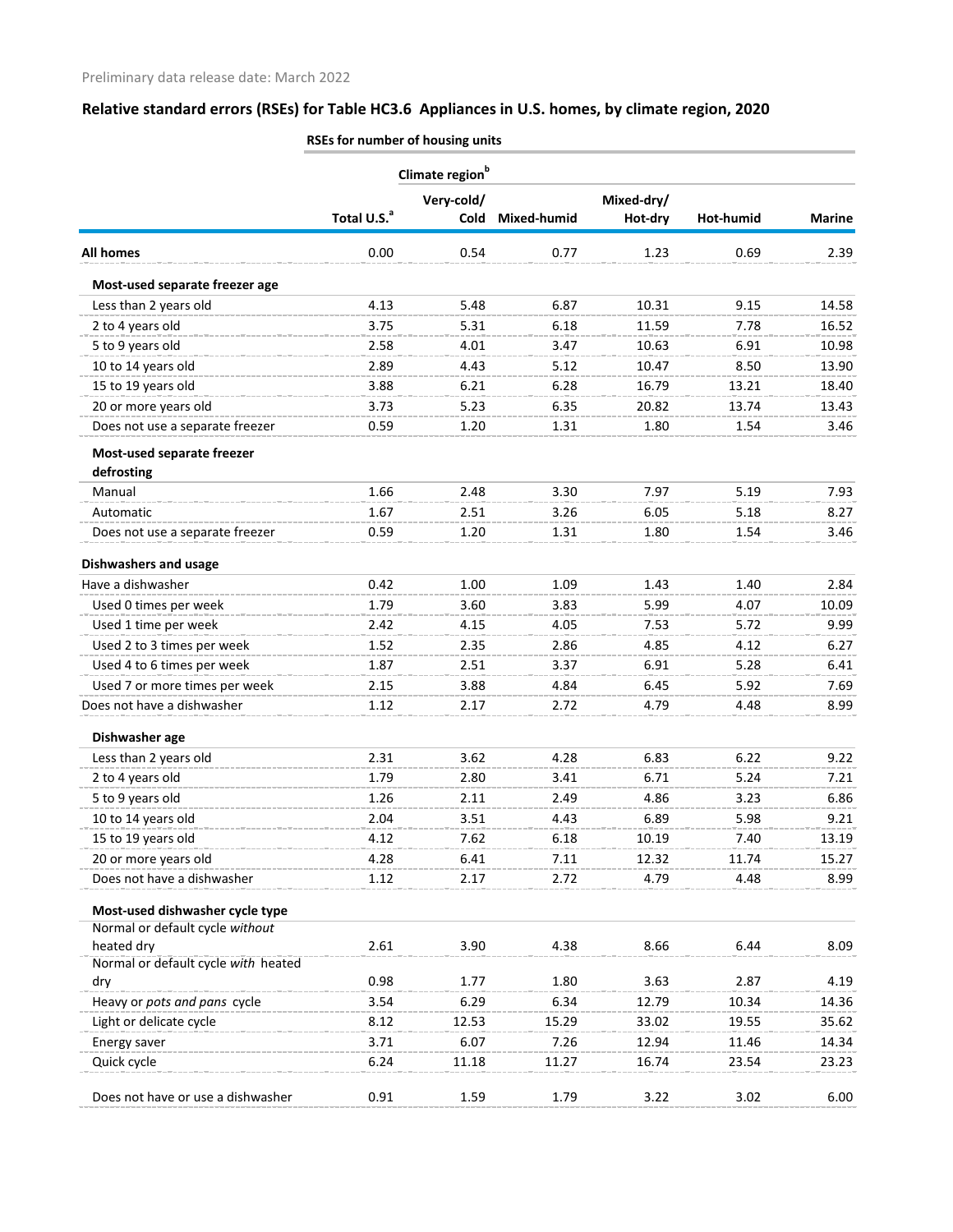|                                   | Climate region <sup>b</sup> |            |             |            |           |               |  |
|-----------------------------------|-----------------------------|------------|-------------|------------|-----------|---------------|--|
|                                   |                             | Very-cold/ |             | Mixed-dry/ |           |               |  |
|                                   | Total U.S. <sup>a</sup>     | Cold       | Mixed-humid | Hot-dry    | Hot-humid | <b>Marine</b> |  |
| <b>All homes</b>                  | 0.00                        | 0.54       | 0.77        | 1.23       | 0.69      | 2.39          |  |
| <b>Clothes washers</b>            |                             |            |             |            |           |               |  |
| Have a clothes washer at home     | 0.30                        | 0.74       | 0.99        | 1.55       | 1.11      | 2.93          |  |
| Top-loading                       | 0.58                        | 1.31       | 1.23        | 2.35       | 1.79      | 4.40          |  |
| Front-loading                     | 1.53                        | 2.87       | 2.34        | 4.01       | 4.09      | 5.03          |  |
| Does not have a clothes washer at |                             |            |             |            |           |               |  |
| home                              | 1.57                        | 2.89       | 3.67        | 4.72       | 6.42      | 8.46          |  |
| Clothes washer age                |                             |            |             |            |           |               |  |
| Less than 2 years old             | 1.94                        | 2.69       | 3.39        | 6.51       | 4.70      | 9.69          |  |
| 2 to 4 years old                  | 1.50                        | 2.87       | 2.69        | 4.91       | 3.36      | 8.88          |  |
| 5 to 9 years old                  | 1.29                        | 1.94       | 2.61        | 4.37       | 3.41      | 7.16          |  |
| 10 to 14 years old                | 1.95                        | 3.48       | 3.93        | 6.40       | 6.23      | 7.40          |  |
| 15 to 19 years old                | 3.61                        | 5.97       | 6.09        | 11.67      | 10.00     | 13.21         |  |
| 20 or more years old              | 4.62                        | 6.30       | 8.90        | 15.26      | 17.28     | 20.46         |  |
| Does not have a clothes washer at |                             |            |             |            |           |               |  |
| home                              | 1.57                        | 2.89       | 3.67        | 4.72       | 6.42      | 8.46          |  |
| <b>Clothes washer usage</b>       |                             |            |             |            |           |               |  |
| 0 loads per week                  | 7.56                        | 13.16      | 11.44       | 29.56      | 32.36     | 44.28         |  |
| 1 to 4 loads per week             | 0.66                        | 1.26       | 1.46        | 2.14       | 1.96      | 3.73          |  |
| 5 to 9 loads per week             | 1.38                        | 2.36       | 2.75        | 4.91       | 4.39      | 7.33          |  |
| 10 to 15 loads per week           | 2.91                        | 5.68       | 6.50        | 11.42      | 10.60     | 21.12         |  |
| More than 15 loads per week       | 9.41                        | 15.40      | 17.95       | 29.36      | 24.05     | 41.53         |  |
| Does not have a clothes washer at |                             |            |             |            |           |               |  |
| home                              | 1.57                        | 2.89       | 3.67        | 4.72       | 6.42      | 8.46          |  |
| Usual water temperature setting   |                             |            |             |            |           |               |  |
| for the wash cycle                |                             |            |             |            |           |               |  |
| Hot                               | 3.44                        | 5.10       | 6.65        | 9.50       | 7.09      | 12.61         |  |
| Warm                              | 0.93                        | 1.36       | 1.96        | 2.75       | 2.59      | 5.19          |  |
| Cold                              | 1.11                        | 1.84       | 2.12        | 3.95       | 3.15      | 6.43          |  |
| Does not have or use a clothes    |                             |            |             |            |           |               |  |
| washer at home                    | 1.57                        | 2.89       | 3.67        | 4.72       | 6.42      | 8.46          |  |
| <b>Clothes dryer and fuel</b>     |                             |            |             |            |           |               |  |
| Have a clothes dryer at home      | 0.30                        | 0.77       | 1.07        | 1.54       | 1.13      | 2.91          |  |
| Electricity                       | 0.51                        | 1.08       | 1.06        | 2.35       | 1.28      | 3.36          |  |
| Natural gas                       | 1.44                        | 2.60       | 4.38        | 3.50       | 7.89      | 8.43          |  |
| Propane                           | 8.55                        | 11.31      | 21.62       | 26.16      | 22.46     | 42.87         |  |
| Does not have a clothes dryer at  |                             |            |             |            |           |               |  |
| home                              | 1.47                        | 2.73       | 3.35        | 4.62       | 5.99      | 8.43          |  |